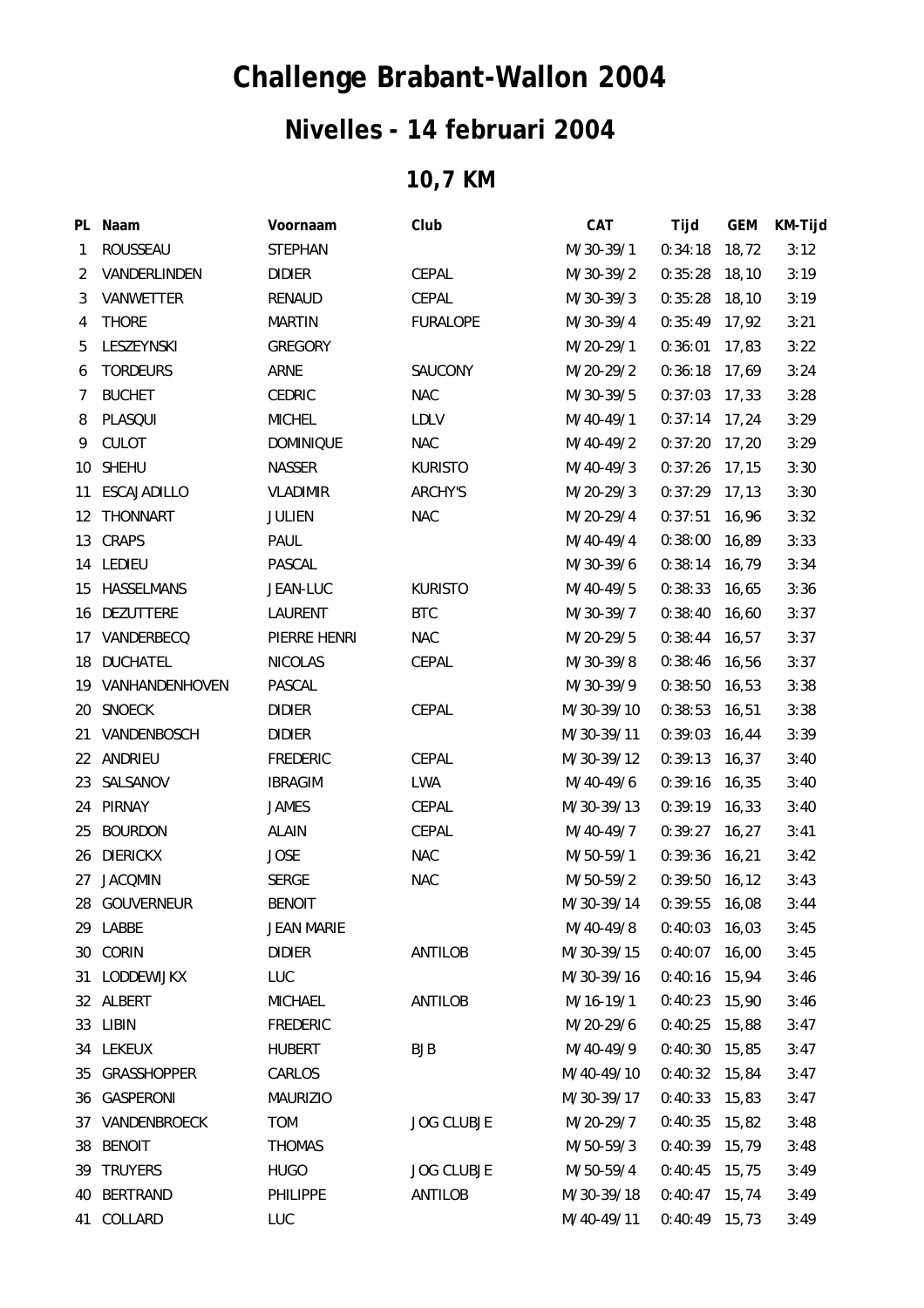|     | PL Naam           | Voornaam            | Club                  | CAT        | Tijd            | <b>GEM</b> | KM-Tijd |
|-----|-------------------|---------------------|-----------------------|------------|-----------------|------------|---------|
|     | 42 GOESSENS       | <b>DENIS</b>        | <b>NAC</b>            | M/40-49/12 | $0:40:54$ 15,70 |            | 3:49    |
|     | 43 DEN HOUDIJKER  | <b>JONATHAN</b>     | <b>JOG BEER</b>       | M/20-29/8  | 0:41:03         | 15,64      | 3:50    |
|     | 44 SOMMEREYNS     | <b>PHILIPPE</b>     | <b>RONVAU</b>         | M/30-39/19 | $0:41:08$ 15,61 |            | 3:51    |
|     | 45 LEBRUN         | <b>CHRISTOPHE</b>   |                       | M/30-39/20 | $0:41:10$ 15,60 |            | 3:51    |
|     | 46 HAVAUX         | JEAN-DANIEL         | <b>NAC</b>            | M/40-49/13 | $0:41:12$ 15,58 |            | 3:51    |
| 47  | <b>BRICHARD</b>   | PASCAL              |                       | M/30-39/21 | $0:41:14$ 15,57 |            | 3:51    |
|     | 48 DUMONT         | <b>PHILIPPE</b>     |                       | M/30-39/22 | $0:41:15$ 15,56 |            | 3:51    |
|     | 49 ROTTIER        | <b>QUENTIN</b>      | CEPAL                 | M/30-39/23 | $0:41:20$ 15,53 |            | 3:52    |
| 50  | LEMAIRE           | <b>PHILIPPE</b>     | <b>RONVAU</b>         | M/30-39/24 | $0:41:22$ 15,52 |            | 3:52    |
| 51  | MATERNE           | DANIEL              |                       | M/40-49/14 | $0:41:23$ 15,51 |            | 3:52    |
|     | 52 VIAENE         | ERIC                |                       | M/30-39/25 | $0:41:25$ 15,50 |            | 3:52    |
|     | 53 DELVENNE       | RAYMOND             | CSF                   | M/40-49/15 | 0:41:30         | 15,47      | 3:53    |
|     | 54 BAUWIN         | <b>DOMINIQUE</b>    | <b>RONVAU</b>         | M/40-49/16 | $0:41:31$ 15,46 |            | 3:53    |
|     | 55 CLARKE         | <b>NIGEL</b>        |                       | M/40-49/17 | $0:41:33$ 15,45 |            | 3:53    |
|     | 56 DE KEYZER      | RENE                | <b>DEMARSIN</b>       | M/50-59/5  | 0:41:35         | 15,44      | 3:53    |
| 57  | <b>JANSSENS</b>   | <b>PHILIPPE</b>     |                       | M/40-49/18 | $0:41:36$ 15,43 |            | 3:53    |
|     | 58 REY            | <b>PHILIPPE</b>     | <b>ANTILOB</b>        | M/40-49/19 | $0:41:38$ 15,42 |            | 3:53    |
|     | 59 VAN DEN BROECK | <b>HERMAN</b>       | <b>FURALOPE</b>       | M/30-39/26 | $0:41:42$ 15,40 |            | 3:54    |
| 60  | LEPOUTRE          | <b>GUY</b>          | <b>USBR ROAD TEAM</b> | M/30-39/27 | 0:41:51         | 15,34      | 3:55    |
|     | 61 WYNS           | <b>JOS</b>          | <b>HULS</b>           | M/50-59/6  | $0:41:57$ 15,30 |            | 3:55    |
|     | 62 FABRIQUE       | <b>FREDERIC</b>     |                       | M/30-39/28 | $0:42:02$ 15,27 |            | 3:56    |
|     | 63 BERNARD        | <b>GILLES</b>       |                       | M/30-39/29 | 0:42:13         | 15,21      | 3:57    |
|     | 64 VAN PASSEL     | JAN                 | <b>ROBA</b>           | M/30-39/30 | $0:42:19$ 15,17 |            | 3:57    |
| 65  | COREMANS          | <b>CYRIEL</b>       | <b>ROBA</b>           | M/50-59/7  | $0:42:22$ 15,15 |            | 3:58    |
|     | 66 DE LEENER      | JEAN-MARIE          | <b>NAC</b>            | M/50-59/8  | 0:42:25         | 15, 14     | 3:58    |
|     | 67 LEVACQ         | <b>GUY</b>          | <b>LDLV</b>           | M/50-59/9  | $0:42:31$ 15,10 |            | 3:58    |
|     | 68 MILLS          | TIMOTHY A           | <b>RCB</b>            | M/40-49/20 | $0:42:36$ 15,07 |            | 3:59    |
|     | 69 MICHEL         | <b>PATRICK</b>      | <b>ACF</b>            | M/40-49/21 | 0:42:38         | 15,06      | 3:59    |
|     | 70 LOUF           | <b>JEAN JACQUES</b> | $JOG +$               | M/40-49/22 | $0:42:40$ 15,05 |            | 3:59    |
| 71  | EL BOUJDAINI      | <b>MOHAMED</b>      |                       | M/40-49/23 | 0:42:42         | 15,04      | 3:59    |
|     | 72 MIKOCAJCZAK    | <b>ALEXIS</b>       |                       | M/20-29/9  | $0:42:45$ 15,02 |            | 4:00    |
|     | 73 HUME           | <b>YVAN</b>         | <b>NAC</b>            | M/50-59/10 | $0:42:54$ 14,97 |            | 4:01    |
|     | 74 BELLEMANS      | <b>MANOP</b>        | <b>JET</b>            | M/20-29/10 | 0:42:58         | 14,94      | 4:01    |
|     | 75 HENNEBERT      | <b>YVES</b>         |                       | M/40-49/24 | 0:43:01         | 14,92      | 4:01    |
|     | 76 SERON          | <b>CLAUDE</b>       | <b>UAC</b>            | M/50-59/11 | $0:43:03$ 14,91 |            | 4:01    |
| 77. | <b>BOUCHART</b>   | PIERRE              |                       | M/40-49/25 | 0:43:06 14,90   |            | 4:02    |
|     | 78 DEVICK         | <b>EMILY</b>        | <b>NAC</b>            | D/30-39/1  | 0:43:07         | 14,89      | 4:02    |
|     | 79 JAUNARD        | <b>YVES</b>         | <b>NAC</b>            | M/40-49/26 | $0:43:09$ 14,88 |            | 4:02    |
|     | 80 TEGAS          | <b>GIOVANNI</b>     | <b>NAC</b>            | M/40-49/27 | $0:43:10$ 14,87 |            | 4:02    |
| 81  | <b>STASSIN</b>    | <b>FRANCIS</b>      | PARA CL               | M/40-49/28 | 0:43:11         | 14,87      | 4:02    |
|     | 82 IKAZBAN        | SAID                | <b>KURISTO</b>        | M/40-49/29 | $0:43:12$ 14,86 |            | 4:02    |
|     | 83 JAUNIAU        | DANIEL              | <b>NAC</b>            | M/40-49/30 | $0:43:13$ 14,86 |            | 4:02    |
|     | 84 BASCOUR        | <b>ALAIN</b>        |                       | M/30-39/31 | 0:43:15         | 14,84      | 4:03    |
| 85  | PETERS            | <b>JEAN LOUIS</b>   | LDLV                  | M/40-49/31 | 0:43:17         | 14,83      | 4:03    |
|     | 86 COLARD         | OLIVIER             |                       | M/20-29/11 | $0:43:22$ 14,80 |            | 4:03    |
|     | 87 VAN HECKE      | <b>GEORGES</b>      |                       | M/50-59/12 | 0:43:25         | 14,79      | 4:03    |
|     | 88 DOR            | <b>VINCENT</b>      | <b>ANTILOB</b>        | M/20-29/12 | 0:43:34         | 14,74      | 4:04    |
|     | 89 SERGYSELS      | PASCAL              | $JOG +$               | M/30-39/32 | 0:43:41         | 14,70      | 4:05    |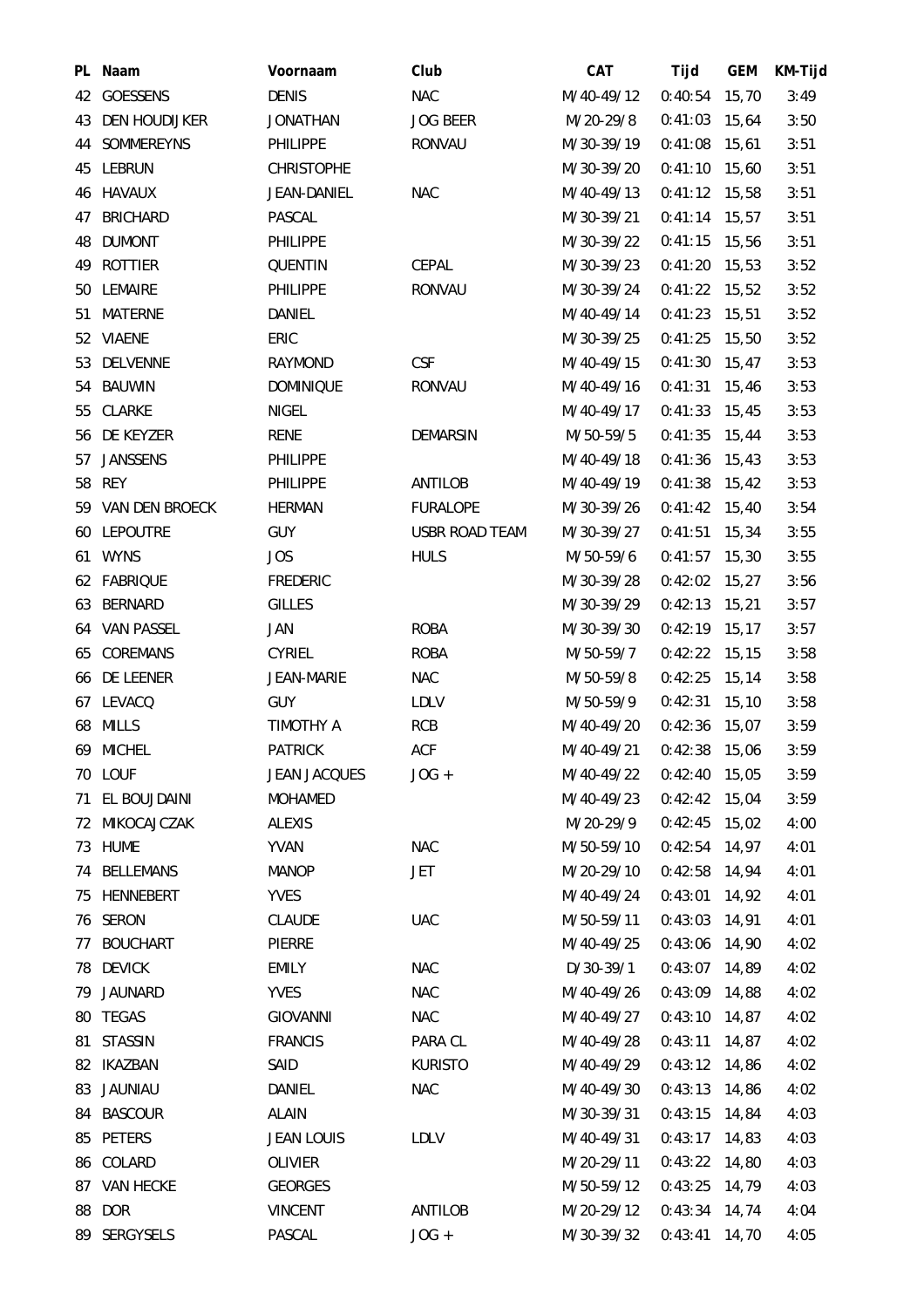| PL Naam        | Voornaam           | Club                  | <b>CAT</b> | Tijd            | <b>GEM</b> | KM-Tijd |
|----------------|--------------------|-----------------------|------------|-----------------|------------|---------|
| 90 KRIJNEN     | <b>PIET</b>        | VALLEE H              | M/50-59/13 | $0:43:42$ 14,69 |            | 4:05    |
| 91 ALBERT      | CHARLES            | <b>USBR ROAD TEAM</b> | M/40-49/32 | $0:43:44$ 14,68 |            | 4:05    |
| 92 WILLIOT     | <b>PHILIPPE</b>    |                       | M/20-29/13 | $0:43:47$ 14,66 |            | 4:06    |
| 93 CHERON      | MARCEL             | <b>FANAJOG</b>        | M/40-49/33 | $0:43:47$ 14,66 |            | 4:06    |
| 94 FONTAINE    | <b>BERNARD</b>     | <b>KURISTO</b>        | M/40-49/34 | $0:43:49$ 14,65 |            | 4:06    |
| 95 PARLIER     | <b>SERGE</b>       | <b>VALLEE H</b>       | M/40-49/35 | $0:43:52$ 14,64 |            | 4:06    |
| 96 LEMONNIER   | <b>THIERRY</b>     | LA MULE               | M/30-39/33 | $0:43:54$ 14,62 |            | 4:06    |
| 97 SEL         | <b>MICHEL</b>      | <b>NAC</b>            | M/60-69/1  | 0:44:01         | 14,59      | 4:07    |
| 98 GIGOT       | <b>JACQUES</b>     | AXA TEAM              | M/30-39/34 | 0:44:03         | 14,57      | 4:07    |
| 99 POFFE       | <b>PHILIPPE</b>    | <b>ANTILOB</b>        | M/40-49/36 | $0:44:04$ 14,57 |            | 4:07    |
| 100 JUSKIEWICZ | <b>MICHEL</b>      | <b>RCB</b>            | M/40-49/37 | 0:44:05         | 14,56      | 4:07    |
| 101 SIPERIUS   | <b>YVES</b>        | <b>JOG BEER</b>       | M/30-39/35 | $0:44:07$ 14,55 |            | 4:07    |
| 102 DEDOYARD   | <b>FRANCOIS</b>    |                       | M/20-29/14 | 0:44:11         | 14,53      | 4:08    |
| 103 PREVOT     | <b>JEROME</b>      | LWA                   | M/30-39/36 | $0:44:17$ 14,50 |            | 4:08    |
| 104 GILSON     | <b>MICHEL</b>      | <b>JET</b>            | M/50-59/14 | 0:44:18         | 14,49      | 4:08    |
| 105 POUPELEER  | ALAIN              | COUROBAR              | M/40-49/38 | $0:44:19$ 14,49 |            | 4:09    |
| 106 MATON      | <b>HERMAN</b>      | JET                   | M/50-59/15 | 0:44:21         | 14,48      | 4:09    |
| 107 LUYCK      | <b>ARNAUD</b>      |                       | M/16-19/2  | 0:44:21         | 14,48      | 4:09    |
| 108 BODART     | <b>RODOLPHE</b>    |                       | M/20-29/15 | 0:44:23         | 14,46      | 4:09    |
| 109 HANOTEAUX  | DANIEL             | <b>NAC</b>            | M/30-39/37 | $0:44:24$ 14,46 |            | 4:09    |
| 110 BODART     | LOUIS              |                       | M/40-49/39 | 0:44:28         | 14,44      | 4:09    |
| 111 FURNARI    | <b>ROBERTO</b>     | <b>JET</b>            | M/40-49/40 | $0:44:29$ 14,43 |            | 4:09    |
| <b>112 KIN</b> | <b>GEORGES</b>     | <b>RCB</b>            | M/60-69/2  | 0:44:31         | 14,42      | 4:10    |
| 113 HERION     | ERIC               | <b>FANAJOG</b>        | M/50-59/16 | $0:44:36$ 14,39 |            | 4:10    |
| 114 ANTENUCCI  | <b>MAURO</b>       |                       | M/40-49/41 | $0:44:39$ 14,38 |            | 4:10    |
| 115 CARLIER    | <b>STEPHANE</b>    | <b>KURISTO</b>        | M/40-49/42 | $0:44:41$ 14,37 |            | 4:11    |
| 116 KUBORN     | <b>XAVIER</b>      |                       | M/20-29/16 | $0:44:44$ 14,35 |            | 4:11    |
| 117 KINDERMANS | <b>JEAN-PIERRE</b> |                       | M/40-49/43 | $0:44:45$ 14,35 |            | 4:11    |
| 118 VAN NERUM  | JAN                | <b>ANTILOB</b>        | M/50-59/17 | $0:44:47$ 14,34 |            | 4:11    |
| 119 CANTELLA   | <b>MASSIMO</b>     |                       | M/30-39/38 | 0:44:48         | 14,33      | 4:11    |
| 120 SIJMUS     | <b>WILLY</b>       |                       | M/50-59/18 | $0:44:50$ 14,32 |            | 4:11    |
| 121 BARBIER    | <b>YVES</b>        | <b>USBR ROAD TEAM</b> | M/40-49/44 | $0:44:53$ 14,30 |            | 4:12    |
| 122 DEMARETS   | <b>MURIELLE</b>    | CEPAL                 | D/20-29/1  | 0:44:56         | 14,29      | 4:12    |
| 123 GAUDIN     | <b>FREDERIC</b>    | <b>JOG GAST</b>       | M/30-39/39 | $0:45:02$ 14,26 |            | 4:13    |
| 124 BARATA     | <b>HORACIO</b>     | <b>KURISTO</b>        | M/30-39/40 | $0:45:04$ 14,25 |            | 4:13    |
| 125 LUNELLI    | <b>DIEGO</b>       |                       | M/40-49/45 | $0:45:07$ 14,23 |            | 4:13    |
| 126 POULIN     | <b>JOEL</b>        | <b>NAC</b>            | M/50-59/19 | 0:45:09         | 14,22      | 4:13    |
| 127 MAGNUS     | <b>SERGE</b>       | JET                   | M/40-49/46 | $0:45:10$ 14,21 |            | 4:13    |
| 128 LORAUX     | <b>ETIENNE</b>     | AXA TEAM              | M/40-49/47 | 0:45:11         | 14,21      | 4:13    |
| 129 MELON      | JEAN-MARC          | <b>NAC</b>            | M/40-49/48 | 0:45:14         | 14,19      | 4:14    |
| 130 MORO       | <b>TERRY</b>       | <b>NAC</b>            | M/30-39/41 | $0:45:20$ 14,16 |            | 4:14    |
| 131 VANDIEST   | PHILIPPE           | <b>BONI</b>           | M/50-59/20 | $0:45:26$ 14,13 |            | 4:15    |
| 132 CROUQUET   | <b>FRANCIS</b>     |                       | M/50-59/21 | 0:45:33         | 14,09      | 4:15    |
| 133 MACKNICHT  | ANDREW             | <b>GSKFUNCLUB</b>     | M/40-49/49 | 0:45:37         | 14,07      | 4:16    |
| 134 CHAPELLE   | <b>PHILIPPE</b>    | <b>NAC</b>            | M/40-49/50 | $0:45:38$ 14,07 |            | 4:16    |
| 135 FINE       | PAUL               | <b>RCB</b>            | M/50-59/22 | $0:45:39$ 14,06 |            | 4:16    |
| 136 DEMUYSERE  | PIERRE             |                       | M/40-49/51 | 0:45:40         | 14,06      | 4:16    |
| 137 VAN KOLEN  | <b>JOEL</b>        | CS DYL.G              | M/50-59/23 | $0:45:40$ 14,06 |            | 4:16    |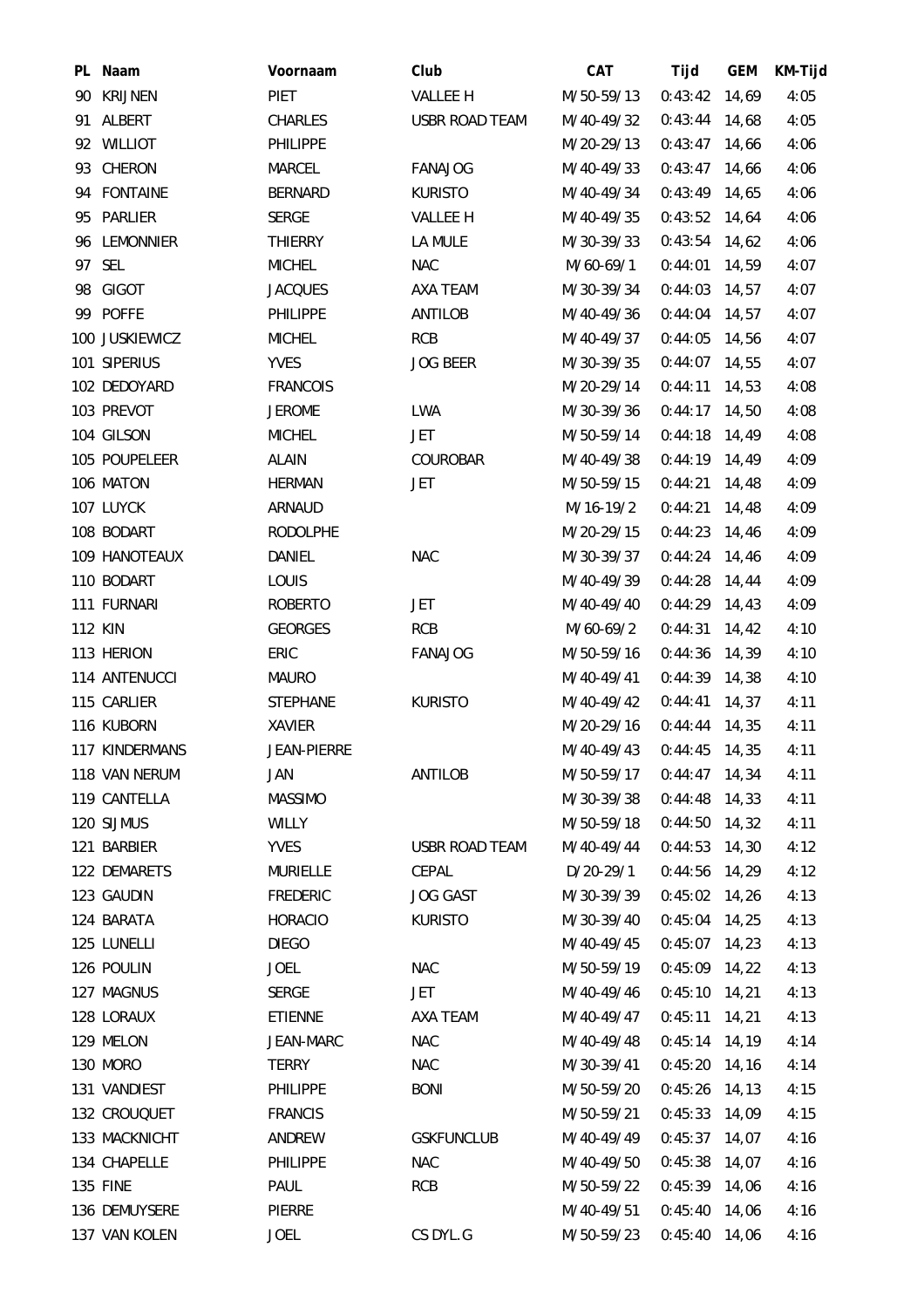| PL Naam         | Voornaam         | Club                  | CAT         | Tijd            | <b>GEM</b> | KM-Tijd |
|-----------------|------------------|-----------------------|-------------|-----------------|------------|---------|
| 138 DURAY       | DANIEL           |                       | M/40-49/52  | $0:45:42$ 14,05 |            | 4:16    |
| 139 VERHULST    | <b>GEORGES</b>   | <b>RCB</b>            | M/50-59/24  | $0:45:44$ 14,04 |            | 4:16    |
| 140 DUFOUR      | <b>MICHEL</b>    | $JOG +$               | M/50-59/25  | $0:45:48$ 14,02 |            | 4:17    |
| 141 DEBOUVRY    | <b>PHILIPPE</b>  |                       | M/30-39/42  | $0:45:53$ 13,99 |            | 4:17    |
| 142 TAYMANS     | <b>DIDIER</b>    | <b>USBR ROAD TEAM</b> | M/30-39/43  | 0:45:58         | 13,97      | 4:18    |
| 143 LEMPEREUR   | <b>JEAN LUC</b>  | <b>KURISTO</b>        | M/40-49/53  | $0:45:59$ 13,96 |            | 4:18    |
| 144 ROOSSENS    | CATHERINE        | <b>RCB</b>            | D/30-39/2   | $0:46:04$ 13,94 |            | 4:18    |
| 145 ATAM        | CHRISTIAN        |                       | M/50-59/26  | 0:46:05         | 13,93      | 4:18    |
| 146 DUPUIS      | <b>MICHEL</b>    |                       | M/40-49/54  | 0:46:06         | 13,93      | 4:19    |
| 147 GROENEWEGEN | <b>MARTIN</b>    |                       | M/40-49/55  | $0:46:07$ 13,92 |            | 4:19    |
| 148 DESSY       | <b>MICHAEL</b>   |                       | M/30-39/44  | $0:46:10$ 13,91 |            | 4:19    |
| 149 BAIKRICH    | <b>GUY</b>       | <b>RCB</b>            | M/50-59/27  | 0:46:11         | 13,90      | 4:19    |
| 150 HANNECART   | <b>RAYMOND</b>   |                       | M/50-59/28  | $0:46:12$ 13,90 |            | 4:19    |
| 151 LAUWERS     | <b>AURELIEN</b>  |                       | M/16-19/3   | 0:46:16         | 13,88      | 4:19    |
| 152 DEOME       | PIERRE           | <b>ENJAMBEE</b>       | M/20-29/17  | 0:46:20         | 13,86      | 4:20    |
| 153 BULTOT      | <b>THIERRY</b>   | <b>FANAJOG</b>        | M/30-39/45  | 0:46:21         | 13,85      | 4:20    |
| 154 LEBLANC     | <b>FABIEN</b>    | <b>JCM</b>            | M/30-39/46  | 0:46:21         | 13,85      | 4:20    |
| 155 MAGE        | <b>ALAIN</b>     | ESC                   | M/40-49/56  | 0:46:22         | 13,85      | 4:20    |
| 156 GHAYE       | PHILIP           |                       | M/40-49/57  | $0:46:23$ 13,84 |            | 4:20    |
| 157 COUVREUR    | <b>PATRICK</b>   |                       | M/40-49/58  | 0:46:23         | 13,84      | 4:20    |
| 158 PROBST      | PAUL             | <b>JAMES</b>          | M/40-49/59  | 0:46:26         | 13,83      | 4:20    |
| 159 BOUDART     | <b>ALAIN</b>     | <b>NAC</b>            | M/40-49/60  | $0:46:27$ 13,82 |            | 4:20    |
| <b>160 GYRE</b> | <b>MARC</b>      | <b>LILLY</b>          | M/30-39/47  | $0:46:28$ 13,82 |            | 4:21    |
| 161 LANDUYT     | <b>EVELIEN</b>   | <b>JOG CLUBJE</b>     | $D/20-29/2$ | $0:46:30$ 13,81 |            | 4:21    |
| 162 VANDELEENE  | <b>PHILLIPPE</b> | <b>NAC</b>            | M/40-49/61  | 0:46:31         | 13,80      | 4:21    |
| 163 T KINDT     | <b>BRUNO</b>     |                       | M/40-49/62  | $0:46:34$ 13,79 |            | 4:21    |
| 164 GLOIRE      | <b>MICHEL</b>    | <b>NAC</b>            | M/30-39/48  | $0:46:35$ 13,78 |            | 4:21    |
| 165 SCOUPPE     | <b>ALAIN</b>     | USBR ROAD TEAM        | M/50-59/29  | 0:46:36         | 13,78      | 4:21    |
| 166 JACQMIN     | <b>MICHEL</b>    |                       | M/40-49/63  | $0:46:37$ 13,77 |            | 4:21    |
| 167 LAUWERS     | <b>BERNARD</b>   | <b>NAC</b>            | M/40-49/64  | 0:46:38         | 13,77      | 4:21    |
| 168 BAUWIN      | <b>GERALDINE</b> | CS DYLE               | $D/20-29/3$ | 0:46:39 13,76   |            | 4:22    |
| 169 LETELLIER   | <b>JEAN LUC</b>  |                       | M/30-39/49  | $0:46:40$ 13,76 |            | 4:22    |
| 170 OLIVIER     | PIERRE HENRI     | COUROBAR              | M/50-59/30  | 0:46:41         | 13,75      | 4:22    |
| 171 GOES        | <b>FREDERIC</b>  |                       | M/40-49/65  | $0:46:43$ 13,74 |            | 4:22    |
| 172 TURNEER     | <b>ROGER</b>     | <b>LWA</b>            | M/60-69/3   | $0:46:44$ 13,74 |            | 4:22    |
| 173 CRISTOFOLI  | <b>MAURICE</b>   | <b>JET</b>            | M/50-59/31  | $0:46:45$ 13,73 |            | 4:22    |
| 174 DE GOIGNIES | KAREL            | SPIRID L              | M/50-59/32  | 0:46:48         | 13,72      | 4:22    |
| 175 TIREZ       | <b>ESTELLE</b>   | ARMEE                 | D/40-49/1   | $0:46:52$ 13,70 |            | 4:23    |
| 176 DESSY       | <b>DAVID</b>     | <b>FLEURUS</b>        | M/30-39/50  | $0:46:57$ 13,67 |            | 4:23    |
| 177 VERBEEK     | JEAN-LUC         |                       | M/50-59/33  | 0:47:02         | 13,65      | 4:24    |
| 178 STILLEMANS  | <b>GEORGES</b>   |                       | M/40-49/66  | $0:47:07$ 13,63 |            | 4:24    |
| 179 COPPENS     | PIERRE           |                       | M/50-59/34  | $0:47:09$ 13,62 |            | 4:24    |
| 180 SCARNIET    | CHRISTIAN        | <b>ACLO</b>           | M/40-49/67  | 0:47:12         | 13,60      | 4:25    |
| 181 RINGOET     | <b>BART</b>      |                       | M/20-29/18  | $0:47:13$ 13,60 |            | 4:25    |
| 182 HENDERYCKX  | PIERRE FRANCOIS  |                       | M/40-49/68  | $0:47:14$ 13,59 |            | 4:25    |
| 183 CROSS       | <b>ALAN</b>      |                       | M/40-49/69  | 0:47:15         | 13,59      | 4:25    |
| 184 LONGUEVILLE | <b>SERGE</b>     | <b>RCB</b>            | M/40-49/70  | 0:47:15         | 13,59      | 4:25    |
| 185 DE WITTE    | CHRISTIAN        |                       | M/50-59/35  | 0:47:17         | 13,58      | 4:25    |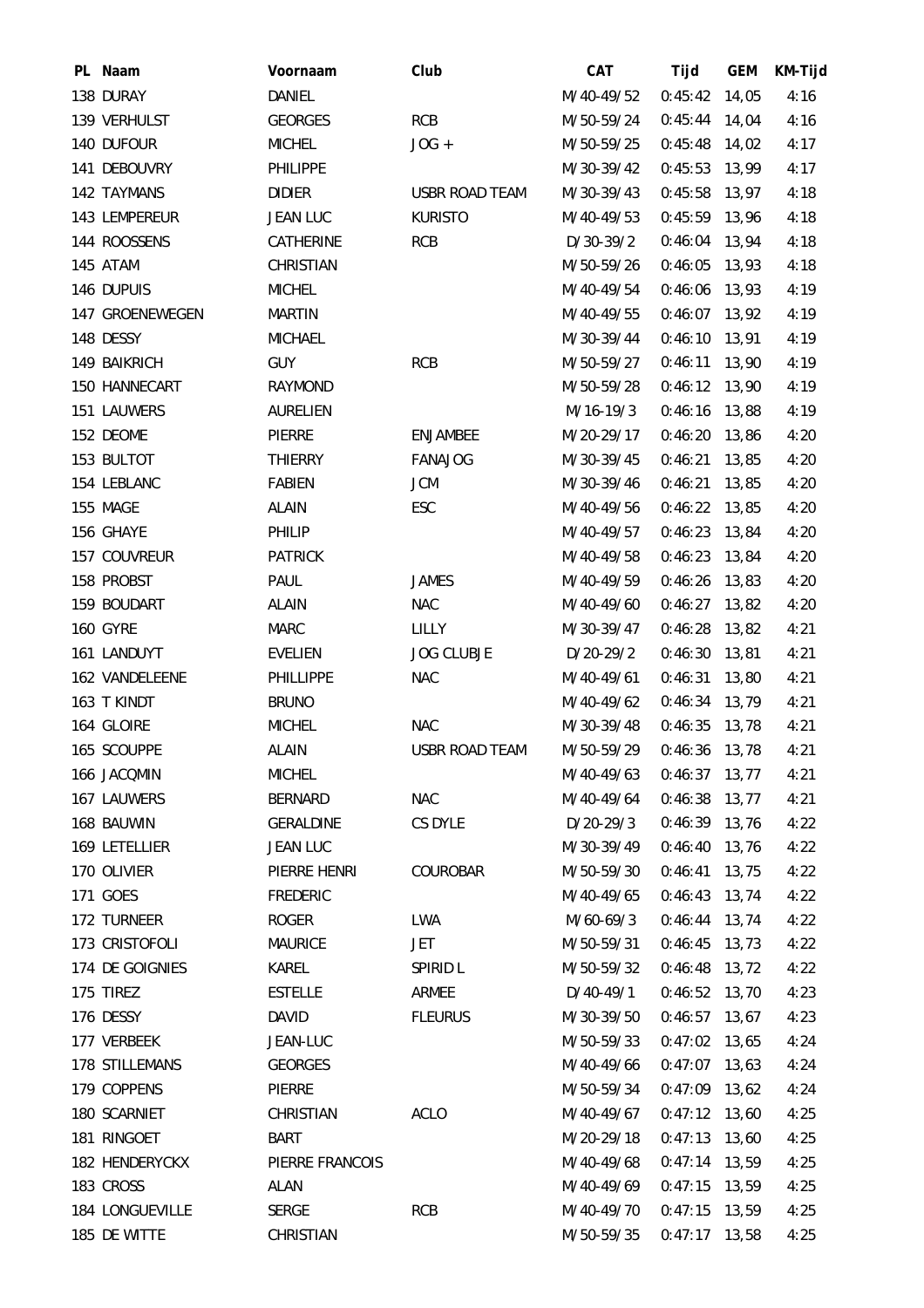| PL Naam             | Voornaam           | Club             | CAT         | Tijd            | <b>GEM</b> | KM-Tijd |
|---------------------|--------------------|------------------|-------------|-----------------|------------|---------|
| 186 BERINGS         | ANITA              | <b>DCLAKH</b>    | $D/40-49/2$ | $0:47:18$ 13,57 |            | 4:25    |
| 187 FLABAT          | <b>PATRICK</b>     |                  | M/40-49/71  | 0:47:18         | 13,57      | 4:25    |
| 188 VAREWYCK        | <b>PIERRE</b>      | ANTILOB          | M/40-49/72  | $0:47:20$ 13,56 |            | 4:25    |
| 189 WIECZOR         | <b>KEVIN</b>       |                  | M/16-19/4   | $0:47:22$ 13,55 |            | 4:26    |
| 190 POLART          | ANDRE              | <b>VALLEE H</b>  | M/60-69/4   | 0:47:22         | 13,55      | 4:26    |
| 191 ETIENNE         | MAXIME             | <b>LWA</b>       | M/20-29/19  | $0:47:23$ 13,55 |            | 4:26    |
| 192 CONTE           | ALFREDO            |                  | M/50-59/36  | $0:47:25$ 13,54 |            | 4:26    |
| 193 POULAIN         | <b>ROLAND</b>      | <b>RONVAU</b>    | M/60-69/5   | 0:47:26         | 13,53      | 4:26    |
| 194 VANDERVAL       | <b>MARTINE</b>     | VALLEE H         | $D/40-49/3$ | 0:47:29         | 13,52      | 4:26    |
| 195 DUSSART         | <b>BERNARD</b>     |                  | M/50-59/37  | $0:47:30$ 13,52 |            | 4:26    |
| 196 IOSIFIDIS       | <b>GLEFTHERIOS</b> | <b>IXEL</b>      | M/40-49/73  | $0:47:30$ 13,52 |            | 4:26    |
| 197 REMY            | PHILIPPE           | <b>ESM</b>       | M/40-49/74  | 0:47:31         | 13,51      | 4:26    |
| 198 THIRION         | XAVIER             |                  | M/30-39/51  | $0:47:33$ 13,50 |            | 4:27    |
| 199 STILMANT        | <b>DENIS</b>       | <b>NAC</b>       | M/40-49/75  | $0:47:36$ 13,49 |            | 4:27    |
| 200 ZOCASTELLO      | <b>NICOLAS</b>     | JET              | M/16-19/5   | $0:47:37$ 13,48 |            | 4:27    |
| 201 GUYON           | <b>FREDERIC</b>    |                  | M/30-39/52  | $0:47:38$ 13,48 |            | 4:27    |
| 202 DENIES          | <b>ETIENNE</b>     | <b>FURALOPE</b>  | M/50-59/38  | $0:47:39$ 13,47 |            | 4:27    |
| 203 WOEROVENS       | SOMMEL             | JET              | M/16-19/6   | $0:47:40$ 13,47 |            | 4:27    |
| 204 DE RIDDER       | <b>URBAIN</b>      |                  | M/30-39/53  | 0:47:41         | 13,46      | 4:27    |
| 205 DE MAERE        | <b>BERNARD</b>     |                  | M/20-29/20  | 0:47:41         | 13,46      | 4:27    |
| 206 COULON          | <b>JACQUES</b>     | AXA TEAM         | M/50-59/39  | $0:47:42$ 13,46 |            | 4:27    |
| 207 VERHEIRSTRAETEN | <b>JOHNNY</b>      | ESC              | M/40-49/76  | $0:47:44$ 13,45 |            | 4:28    |
| 208 HEINEN          | <b>GERALDINE</b>   | <b>RIWA</b>      | $D/20-29/4$ | $0:47:47$ 13,44 |            | 4:28    |
| 209 PIERARD         | ANDRE              | <b>RONVAU</b>    | M/40-49/77  | $0:47:48$ 13,43 |            | 4:28    |
| 210 DUMONT          | <b>OSCAR</b>       |                  | M/60-69/6   | $0:47:53$ 13,41 |            | 4:29    |
| 211 PARDON          | LAURENT            |                  | M/16-19/7   | $0:47:55$ 13,40 |            | 4:29    |
| 212 DE CONINCK      | <b>MICHEL</b>      | <b>BERTEM AC</b> | M/40-49/78  | $0:47:59$ 13,38 |            | 4:29    |
| 213 PLAQUET         | <b>QUENTIN</b>     | <b>FANAJOG</b>   | M/50-59/40  | 0:48:04         | 13,36      | 4:30    |
| 214 GODEAU          | <b>BRUNO</b>       | JET              | M/20-29/21  | $0:48:07$ 13,34 |            | 4:30    |
| 215 GREVISSE        | <b>DAVID</b>       | <b>SPT WAVRE</b> | M/30-39/54  | 0:48:16         | 13,30      | 4:31    |
| 216 DI RUPO         | ERIC               | <b>NAC</b>       | M/30-39/55  | $0:48:19$ 13,29 |            | 4:31    |
| 217 DE KEMPENEER    | <b>MICHEL</b>      |                  | M/40-49/79  | 0:48:21         | 13,28      | 4:31    |
| 218 LABBE           | <b>SIMON</b>       |                  | M/16-19/8   | 0:48:23         | 13,27      | 4:31    |
| 219 DEPRE           | LUC                |                  | M/40-49/80  | 0:48:24         | 13,26      | 4:31    |
| 220 ROUX            | <b>ELISABETH</b>   | <b>NAC</b>       | $D/50-59/1$ | $0:48:28$ 13,25 |            | 4:32    |
| 221 DUBOIS          | <b>JACQUES</b>     | <b>NAC</b>       | M/40-49/81  | $0:48:30$ 13,24 |            | 4:32    |
| 222 TURBIAZ         | <b>MICHEL</b>      | PARA CL          | M/50-59/41  | 0:48:31         | 13,23      | 4:32    |
| 223 VANDEPUT        | <b>CLAUDE</b>      | PARA CL          | M/40-49/82  | $0:48:32$ 13,23 |            | 4:32    |
| 224 WILLAME         | <b>DIDIER</b>      |                  | M/30-39/56  | $0:48:33$ 13,22 |            | 4:32    |
| 225 DREZE           | CHRISTIAN          |                  | M/40-49/83  | 0:48:34         | 13,22      | 4:32    |
| 226 HERREMANS       | <b>SVEN</b>        | <b>JOG BEER</b>  | M/20-29/22  | $0:48:35$ 13,21 |            | 4:32    |
| 227 KREKELS         | JAN                | <b>FURALOPE</b>  | M/40-49/84  | $0:48:37$ 13,21 |            | 4:33    |
| 228 COLIN           | <b>CEDRIC</b>      |                  | M/20-29/23  | $0:48:39$ 13,20 |            | 4:33    |
| 229 BEERENS         | JAN                | AC E AAL         | M/40-49/85  | 0:48:40         | 13,19      | 4:33    |
| 230 VOKAER          | ETIENNE            |                  | M/50-59/42  | 0:48:41         | 13,19      | 4:33    |
| 231 HUGE            | THIBAUT            |                  | M/20-29/24  | $0:48:42$ 13,18 |            | 4:33    |
| 232 MATHELART       | PIERRE             |                  | M/40-49/86  | 0:48:44         | 13,17      | 4:33    |
| 233 VASSEUR         | DAVID              |                  | M/30-39/57  | $0:48:47$ 13,16 |            | 4:34    |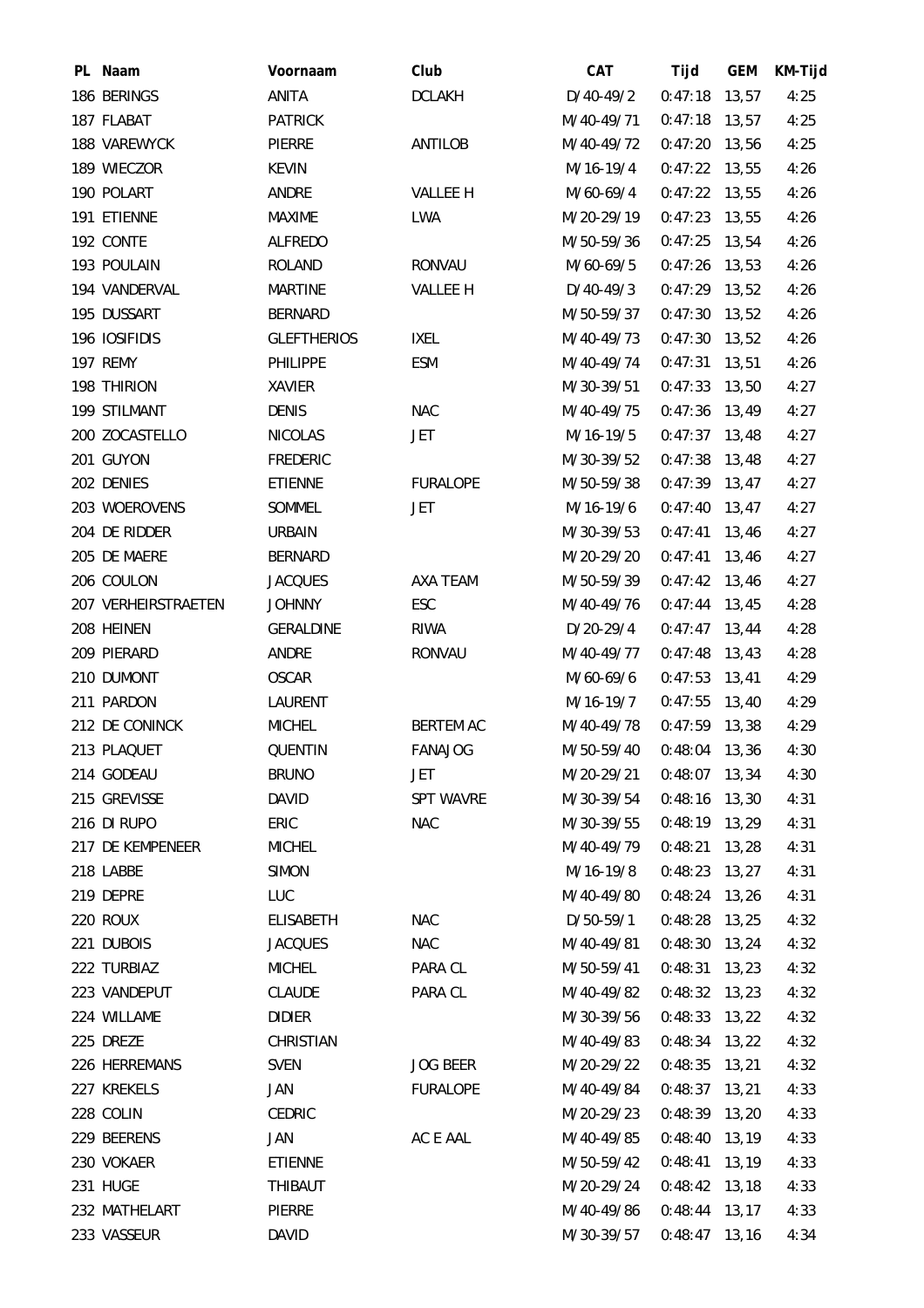| PL Naam             | Voornaam         | Club              | <b>CAT</b>  | Tijd            | <b>GEM</b> | KM-Tijd |
|---------------------|------------------|-------------------|-------------|-----------------|------------|---------|
| 234 MOFFETT         | LARRY            | LDLV              | M/40-49/87  | $0:48:48$ 13,16 |            | 4:34    |
| 235 LAPORTE         | OLIVIER          |                   | M/30-39/58  | 0:48:48         | 13, 16     | 4:34    |
| 236 D HOSE          | <b>JEROME</b>    |                   | M/20-29/25  | $0:48:48$ 13,16 |            | 4:34    |
| 237 BRIDOUX         | <b>GREGORY</b>   |                   | M/20-29/26  | $0:48:51$ 13,14 |            | 4:34    |
| 238 BOUCQUEY        | PASCAL           |                   | M/30-39/59  | $0:48:52$ 13,14 |            | 4:34    |
| 239 VAN STRAELEN    | <b>PATRICK</b>   | JET               | M/40-49/88  | $0:48:53$ 13,13 |            | 4:34    |
| 240 TILLIEUX        | <b>SUELI</b>     | <b>GSKFUNCLUB</b> | D/20-29/5   | $0:48:54$ 13,13 |            | 4:34    |
| 241 RENGLE          | KOEN             | <b>JOG CLUBJE</b> | M/40-49/89  | $0:48:55$ 13,12 |            | 4:34    |
| 242 DE JONGHE       | <b>PATRICK</b>   | VALLEE H          | M/40-49/90  | 0:48:59         | 13, 11     | 4:35    |
| 243 TOURNEUR        | <b>FREDERIC</b>  |                   | M/20-29/27  | $0:49:05$ 13,08 |            | 4:35    |
| 244 WOUTERS         | LUC              |                   | M/40-49/91  | $0:49:08$ 13,07 |            | 4:36    |
| 245 BRUYERE         | PIERRE           |                   | M/40-49/92  | 0:49:10         | 13,06      | 4:36    |
| 246 BERREWAERTS     | ETIENNE          |                   | M/50-59/43  | $0:49:10$ 13,06 |            | 4:36    |
| 247 D'HERDE         | <b>MARC</b>      | <b>NAC</b>        | M/30-39/60  | $0:49:11$ 13,05 |            | 4:36    |
| 248 PLASMAN         | <b>ALAIN</b>     | VALLEE H          | M/40-49/93  | 0:49:14         | 13,04      | 4:36    |
| 249 SCHOWALTER      | <b>MARCO</b>     | <b>JOG CLUBJE</b> | M/20-29/28  | $0:49:15$ 13,04 |            | 4:36    |
| 250 LEHAIRE         | <b>PHILIPPE</b>  | JET               | M/50-59/44  | $0:49:20$ 13,01 |            | 4:37    |
| 251 DELCORDE        | <b>BERNARD</b>   |                   | M/30-39/61  | 0:49:23         | 13,00      | 4:37    |
| 252 SAUVAGE         | ANDRE            | <b>KURISTO</b>    | M/50-59/45  | 0:49:24         | 13,00      | 4:37    |
| 253 VAN ROY         | <b>JEAN</b>      |                   | M/30-39/62  | $0:49:29$ 12,97 |            | 4:37    |
| 254 FROCHEUR        | <b>CLAUDE</b>    | CABW              | M/50-59/46  | $0:49:30$ 12,97 |            | 4:38    |
| 255 D HAUWER        | <b>HERMAN</b>    |                   | M/50-59/47  | 0:49:31         | 12,97      | 4:38    |
| 256 VANDENBOSCH     | <b>DAVID</b>     |                   | M/20-29/29  | 0:49:31         | 12,97      | 4:38    |
| 257 MIESSE          | <b>DANY</b>      | <b>NAC</b>        | M/50-59/48  | $0:49:32$ 12,96 |            | 4:38    |
| 258 PATTE           | <b>BRUNO</b>     |                   | M/40-49/94  | 0:49:33         | 12,96      | 4:38    |
| 259 DANDOIS         | FABIAN           | <b>MARDI SOIR</b> | M/20-29/30  | $0:49:34$ 12,95 |            | 4:38    |
| 260 DIRICQ          | <b>DOMINIQUE</b> | <b>NAC</b>        | M/40-49/95  | $0:49:35$ 12,95 |            | 4:38    |
| 261 SMETS           | <b>JOHAN</b>     |                   | M/30-39/63  | 0:49:36         | 12,94      | 4:38    |
| 262 LADRIERE        | CHRISTIAN        | <b>ACLO</b>       | M/50-59/49  | $0:49:37$ 12,94 |            | 4:38    |
| 263 ZARBO           | <b>GIDO</b>      |                   | M/20-29/31  | $0:49:38$ 12,93 |            | 4:38    |
| 264 PENNEWAERT      | <b>DOMINIQUE</b> | <b>RIWA</b>       | D/40-49/4   | $0:49:39$ 12,93 |            | 4:38    |
| 265 RUIZ            | MARTA            | CEPAL             | $D/30-39/3$ | $0:49:42$ 12,92 |            | 4:39    |
| 266 CHARLIER        | <b>BAUDOUIN</b>  | JET               | M/50-59/50  | $0:49:44$ 12,91 |            | 4:39    |
| 267 RUWET           | JEAN             |                   | M/40-49/96  | $0:49:46$ 12,90 |            | 4:39    |
| 268 HUYBRECHTS      | <b>CYNTHIA</b>   | <b>HULS</b>       | D/20-29/6   | $0:49:47$ 12,90 |            | 4:39    |
| 269 ANDRE           | VALERY           |                   | M/30-39/64  | $0:49:48$ 12,89 |            | 4:39    |
| 270 MONBALIU        | <b>FRED</b>      | SEEPRO            | M/50-59/51  | $0:49:49$ 12,89 |            | 4:39    |
| 271 BRABANT         | ROBERT           |                   | M/60-69/7   | $0:49:49$ 12,89 |            | 4:39    |
| 272 LAMBOTTE        | <b>BEATRICE</b>  | <b>KURISTO</b>    | D/50-59/2   | $0:49:53$ 12,87 |            | 4:40    |
| 273 BOUDART         | <b>JEAN PAUL</b> | <b>KURISTO</b>    | M/50-59/52  | 0:49:53         | 12,87      | 4:40    |
| 274 LEROY           | <b>MARC</b>      |                   | M/30-39/65  | $0:49:55$ 12,86 |            | 4:40    |
| 275 LENDERS         | <b>THIERRY</b>   |                   | M/40-49/97  | 0:49:56 12,86   |            | 4:40    |
| 276 BOMBAERTS       | <b>MICHEL</b>    | <b>VALLEE H</b>   | M/50-59/53  | $0:49:59$ 12,84 |            | 4:40    |
| 277 WILMET          | <b>PHILIPPE</b>  | JET               | M/40-49/98  | $0:50:00$ 12,84 |            | 4:40    |
| 278 VAN LOO         | <b>DIRK</b>      |                   | M/40-49/99  | $0:50:01$ 12,84 |            | 4:40    |
| 279 HOUA            | <b>MYRIAM</b>    | <b>NAC</b>        | D/40-49/5   | $0:50:03$ 12,83 |            | 4:41    |
| 280 KONSTANTOPOULOS | <b>PERICLES</b>  |                   | M/50-59/54  | $0:50:04$ 12,82 |            | 4:41    |
| 281 DE JONGHE       | <b>BENOIT</b>    |                   | M/30-39/66  | $0:50:04$ 12,82 |            | 4:41    |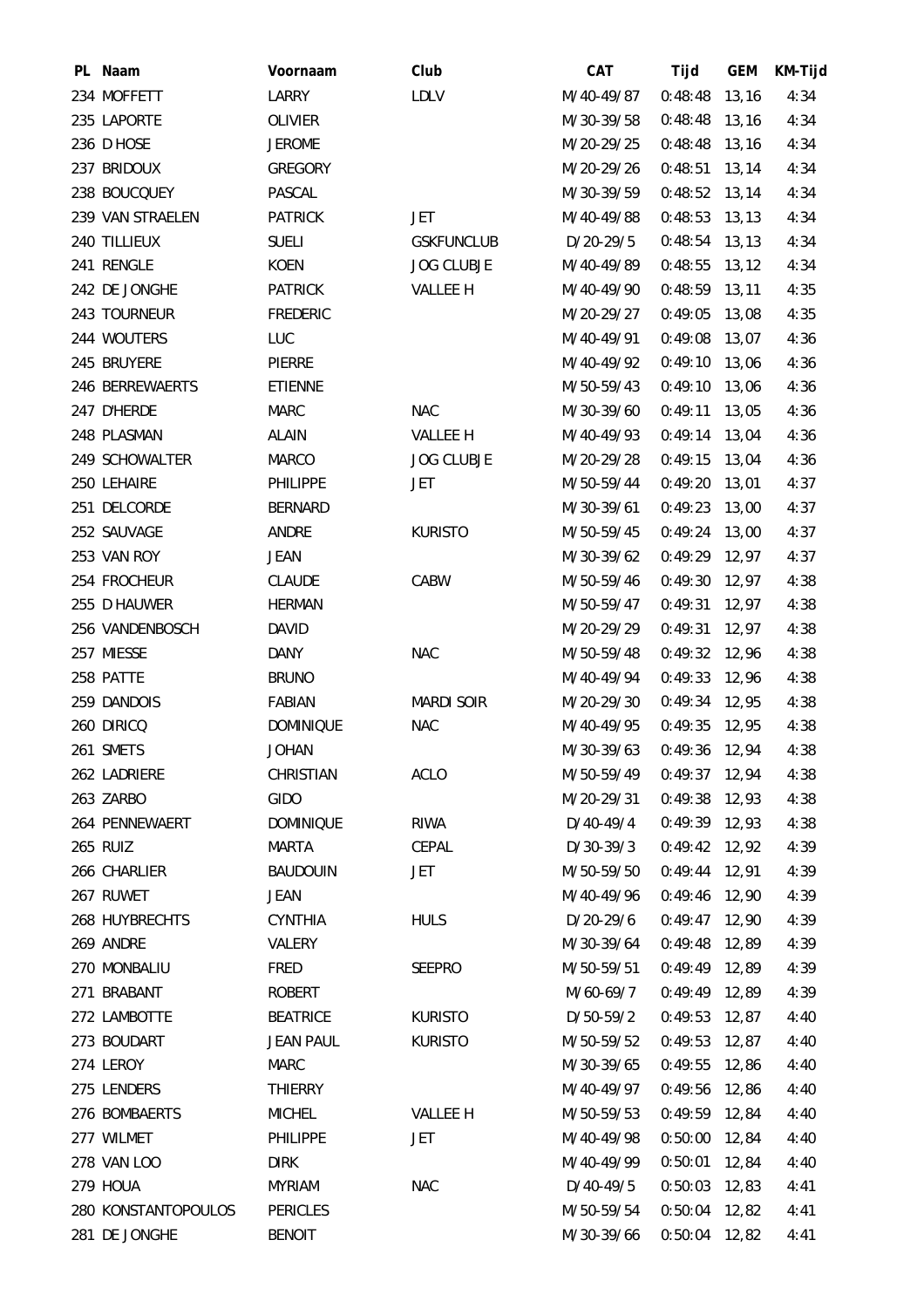| PL Naam           | Voornaam           | Club              | CAT         | Tijd            | <b>GEM</b> | KM-Tijd |
|-------------------|--------------------|-------------------|-------------|-----------------|------------|---------|
| <b>282 ILIC</b>   | ANDRE              |                   | M/40-49/100 | $0:50:08$ 12,81 |            | 4:41    |
| 283 VELASCO       | FRANCISCO.         |                   | M/40-49/101 | 0:50:11         | 12,79      | 4:41    |
| 284 PALUMBO       | SALVATORE          | <b>KURISTO</b>    | M/50-59/55  | $0:50:13$ 12,78 |            | 4:42    |
| 285 NAVEAU        | <b>GUILLAIME</b>   |                   | M/20-29/32  | $0:50:17$ 12,77 |            | 4:42    |
| 286 POT           | <b>GERARD</b>      |                   | M/40-49/102 | 0:50:18         | 12,76      | 4:42    |
| 287 GOWIE         | CHRISTIAN          |                   | M/40-49/103 | $0:50:27$ 12,73 |            | 4:43    |
| 288 LICOPPE       | LUC                |                   | M/30-39/67  | $0:50:27$ 12,73 |            | 4:43    |
| 289 PEETERS       | JEAN               |                   | M/50-59/56  | 0:50:30         | 12,71      | 4:43    |
| 290 VAN CALCK     | <b>MARC</b>        |                   | M/40-49/104 | 0:50:36         | 12,69      | 4:44    |
| 291 GRANDE        | CHRTISTIAN         |                   | M/40-49/105 | $0:50:37$ 12,68 |            | 4:44    |
| 292 RASSAERTS     | <b>RUDI</b>        | <b>JOKA</b>       | M/40-49/106 | $0:50:38$ 12,68 |            | 4:44    |
| 293 HOUBART       | <b>AGNES</b>       | <b>RONVAU</b>     | D/30-39/4   | 0:50:40         | 12,67      | 4:44    |
| 294 PUGNAGHI      | <b>MARC</b>        |                   | M/50-59/57  | 0:50:41         | 12,67      | 4:44    |
| 295 MARTIN        | <b>STEPHANE</b>    | <b>GSKFUNCLUB</b> | M/40-49/107 | $0:50:43$ 12,66 |            | 4:44    |
| 296 BOSQUET       | <b>MICHEL</b>      |                   | M/40-49/108 | 0:50:44         | 12,65      | 4:44    |
| 297 GHELEYNS      | ANNE               | <b>NAC</b>        | $D/40-49/6$ | $0:50:46$ 12,65 |            | 4:45    |
| 298 DE VROEDE     | <b>NADINE</b>      |                   | $D/40-49/7$ | $0:50:52$ 12,62 |            | 4:45    |
| 299 ROOBROUCK     | <b>MICHEL</b>      | <b>GSKFUNCLUB</b> | M/30-39/68  | $0:50:57$ 12,60 |            | 4:46    |
| 300 HABRANS       | ANNE               |                   | D/40-49/8   | $0:50:58$ 12,60 |            | 4:46    |
| 301 DE BACKER     | WILLEM             |                   | M/50-59/58  | $0:50:59$ 12,59 |            | 4:46    |
| 302 PAYEN         | PIERRE             | <b>RCB</b>        | M/50-59/59  | 0:51:01         | 12,58      | 4:46    |
| 303 DELANOTTE     | <b>DIRK</b>        |                   | M/40-49/109 | 0:51:02         | 12,58      | 4:46    |
| 304 COENRAETS     | <b>VINCENT</b>     |                   | M/20-29/33  | $0:51:02$ 12,58 |            | 4:46    |
| 305 DENIS         | OLIVIER            |                   | M/40-49/110 | $0:51:03$ 12,58 |            | 4:46    |
| 306 LAURENT       | <b>BRUNO</b>       | AXA TEAM          | M/40-49/111 | 0:51:04         | 12,57      | 4:46    |
| 307 DURIEUX       | ALAIN              |                   | M/30-39/69  | 0:51:11         | 12,54      | 4:47    |
| 308 BRIET         | <b>RENAUD</b>      | <b>ANTILOB</b>    | M/20-29/34  | $0:51:15$ 12,53 |            | 4:47    |
| 309 WIELICZKO     | JAN                |                   | M/50-59/60  | 0:51:16         | 12,52      | 4:47    |
| 310 BORGINON      | <b>BERNARD</b>     |                   | M/30-39/70  | $0:51:18$ 12,51 |            | 4:48    |
| 311 FABRIQUE      | <b>ROBERT</b>      |                   | M/50-59/61  | $0:51:20$ 12,51 |            | 4:48    |
| 312 STILMANT      | PIERRE             |                   | M/30-39/71  | $0:51:31$ 12,46 |            | 4:49    |
| 313 CYPERS        | JUL                | <b>JOG CLUBJE</b> | M/50-59/62  | $0:51:32$ 12,46 |            | 4:49    |
| 314 RENGLE        | <b>HANNES</b>      | <b>JOG CLUBJE</b> | M/20-29/35  | $0:51:33$ 12,45 |            | 4:49    |
| 315 DEPAEPE       | <b>JOOST</b>       |                   | M/40-49/112 | $0:51:35$ 12,45 |            | 4:49    |
| 316 GILLES        | ALAIN              | <b>JODOIGNE</b>   | M/50-59/63  | $0:51:36$ 12,44 |            | 4:49    |
| 317 PELTGEN       | <b>MARIE PAULE</b> |                   | D/40-49/9   | $0:51:37$ 12,44 |            | 4:49    |
| 318 RIGOT         | <b>SERGE</b>       | <b>RCB</b>        | M/50-59/64  | $0:51:38$ 12,43 |            | 4:50    |
| 319 CLUMECK       | <b>NICOLAS</b>     |                   | M/20-29/36  | $0:51:39$ 12,43 |            | 4:50    |
| 320 JANSSENS      | JEAN-MARIE         | AXA TEAM          | M/50-59/65  | $0:51:41$ 12,42 |            | 4:50    |
| 321 DE ROECK      | SERGE              | <b>KURISTO</b>    | M/30-39/72  | $0:51:42$ 12,42 |            | 4:50    |
| 322 VAN DER PLUYN | <b>JOHN</b>        |                   | M/40-49/113 | $0:51:43$ 12,41 |            | 4:50    |
| 323 HIBEN         | CHRISTIAN          |                   | M/40-49/114 | $0:51:47$ 12,40 |            | 4:50    |
| 324 LUYTEN        | <b>ALAIN</b>       |                   | M/40-49/115 | $0:51:48$ 12,39 |            | 4:50    |
| 325 SCHENNEN      | <b>RODOLPHE</b>    |                   | M/20-29/37  | $0:51:49$ 12,39 |            | 4:51    |
| 326 VANCUTSEM     | ERIC               | <b>ACF</b>        | M/30-39/73  | $0:51:50$ 12,39 |            | 4:51    |
| 327 LANCIERS      | MANUEL             |                   | M/30-39/74  | $0:51:51$ 12,38 |            | 4:51    |
| 328 DE CAT        | PETER              | <b>ROBA</b>       | M/30-39/75  | $0:51:52$ 12,38 |            | 4:51    |
| 329 PENING        | CHRISTIAN          | <b>VALLEE H</b>   | M/50-59/66  | $0:51:53$ 12,37 |            | 4:51    |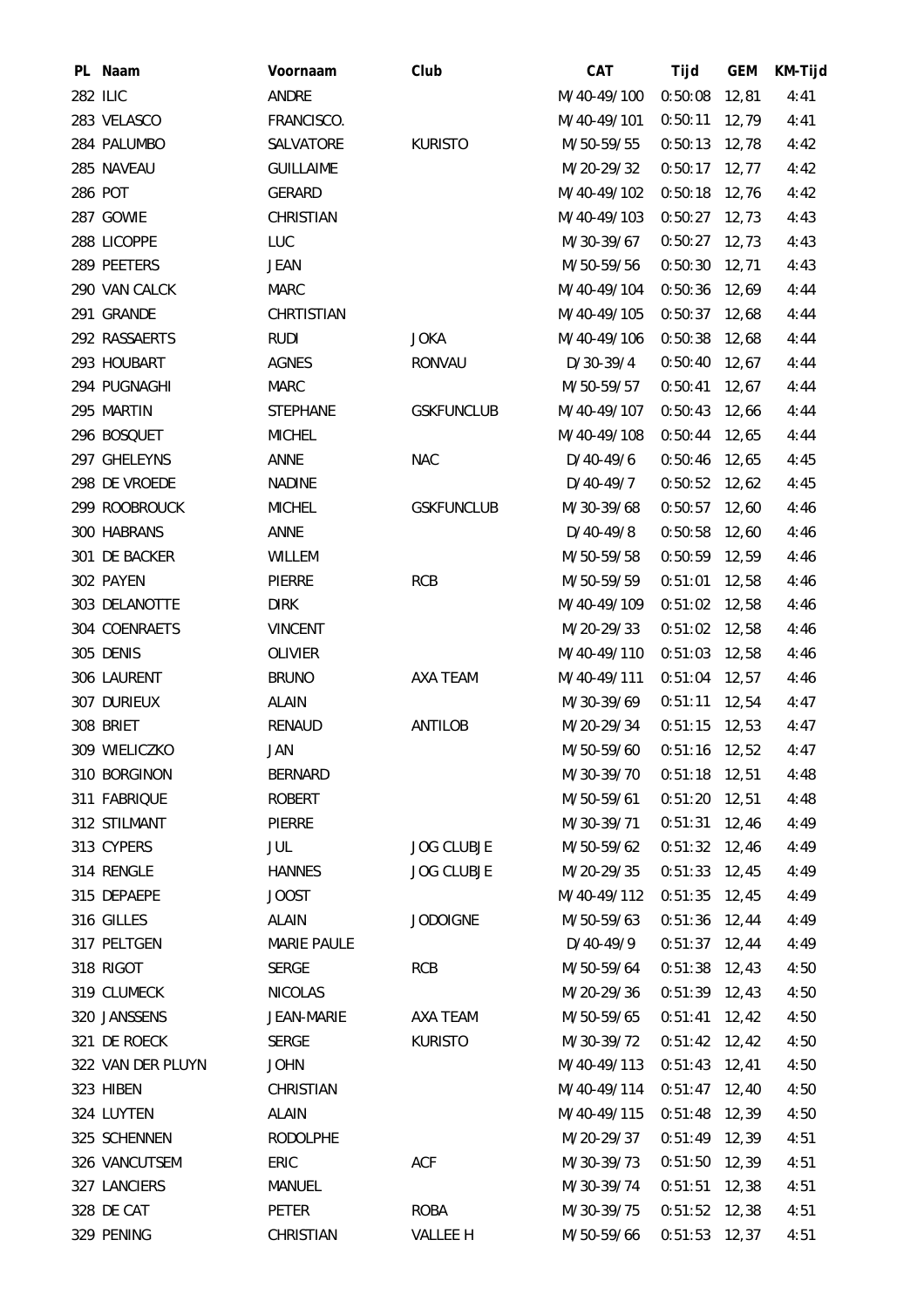| PL Naam        | Voornaam            | Club              | CAT         | Tijd            | <b>GEM</b> | KM-Tijd |
|----------------|---------------------|-------------------|-------------|-----------------|------------|---------|
| 330 BROWET     | <b>BERNARD</b>      |                   | M/40-49/116 | $0:51:56$ 12,36 |            | 4:51    |
| 331 DUCHENE    | <b>JEAN PIERRE</b>  | <b>RONVAU</b>     | M/40-49/117 | 0:51:58         | 12,35      | 4:51    |
| 332 MACHADO    | <b>ANTONIO</b>      | <b>RONVAU</b>     | M/50-59/67  | $0:51:59$ 12,35 |            | 4:51    |
| 333 NAVARRE    | <b>JEAN LUC</b>     |                   | M/40-49/118 | $0:52:03$ 12,33 |            | 4:52    |
| 334 LAUWAERTS  | CHRISTIAN           |                   | M/50-59/68  | 0:52:05         | 12,33      | 4:52    |
| 335 FEYS       | JEAN-LOUIS          | <b>FURALOPE</b>   | M/40-49/119 | $0:52:09$ 12,31 |            | 4:52    |
| 336 BISSOT     | <b>MARC</b>         |                   | M/50-59/69  | $0:52:11$ 12,30 |            | 4:53    |
| 337 SYMONS     | PETRO               | <b>NAC</b>        | M/50-59/70  | $0:52:12$ 12,30 |            | 4:53    |
| 338 VLAMINCK   | <b>THIERRY</b>      | <b>TEND DET</b>   | M/30-39/76  | $0:52:13$ 12,29 |            | 4:53    |
| 339 HOUTTEMAN  | <b>PHILIPPE</b>     |                   | M/30-39/77  | $0:52:17$ 12,28 |            | 4:53    |
| 340 BLOMMAERT  | <b>VINCENT</b>      | LWA               | M/40-49/120 | $0:52:18$ 12,28 |            | 4:53    |
| 341 LOUAGIE    | <b>JOHN</b>         | <b>NAC</b>        | M/30-39/78  | $0:52:22$ 12,26 |            | 4:54    |
| 342 PARLIER    | <b>CLAUDE</b>       | <b>VALLEE H</b>   | M/60-69/8   | $0:52:23$ 12,26 |            | 4:54    |
| 343 BARIGAND   | ANDRE               |                   | M/60-69/9   | $0:52:26$ 12,24 |            | 4:54    |
| 344 LECOCQ     | <b>MARC</b>         |                   | M/40-49/121 | $0:52:28$ 12,24 |            | 4:54    |
| 345 DELPORTE   | <b>JEAN JACQUES</b> | <b>JAJA</b>       | M/50-59/71  | $0:52:30$ 12,23 |            | 4:54    |
| 346 VRANCKEN   | <b>ALAIN</b>        | <b>WINTERTH</b>   | M/40-49/122 | $0:52:31$ 12,22 |            | 4:54    |
| 347 FALZONE    | LORENZO             | JET               | M/50-59/72  | $0:52:32$ 12,22 |            | 4:55    |
| 348 VANDEVELDE | <b>WILLIAM</b>      |                   | M/60-69/10  | $0:52:45$ 12,17 |            | 4:56    |
| 349 VERBEECK   | JO                  | <b>JOG CLUBJE</b> | M/30-39/79  | $0:52:46$ 12,17 |            | 4:56    |
| 350 THIRD      | IAN                 |                   | M/50-59/73  | $0:52:51$ 12,15 |            | 4:56    |
| 351 GODEFRIDI  | <b>THIERRY</b>      |                   | M/50-59/74  | 0:52:53         | 12, 14     | 4:57    |
| 352 GOFFART    | <b>BRIGITTE</b>     | <b>KURISTO</b>    | $D/50-59/3$ | $0:52:56$ 12,13 |            | 4:57    |
| 353 MARCHAL    | <b>MARIE LUCE</b>   | VALLEE H          | D/40-49/10  | $0:53:00$ 12,11 |            | 4:57    |
| 354 TAVIER     | PASCAL              |                   | M/40-49/123 | $0:53:13$ 12,06 |            | 4:58    |
| 355 DUBOIS     | <b>MARC</b>         |                   | M/40-49/124 | $0:53:18$ 12,05 |            | 4:59    |
| 356 SIMON      | <b>DOMINIQUE</b>    | JET               | M/50-59/75  | $0:53:19$ 12,04 |            | 4:59    |
| 357 WAUTERS    | RAYMOND             |                   | M/50-59/76  | 0:53:20         | 12,04      | 4:59    |
| 358 BOTTEMANNE | JEAN-MARC           |                   | M/40-49/125 | 0:53:21         | 12,03      | 4:59    |
| 359 LAMBRECHTS | <b>WILLY</b>        | <b>RCB</b>        | M/60-69/11  | 0:53:22         | 12,03      | 4:59    |
| 360 PESTIAUX   | <b>YVES</b>         | <b>LA THURE</b>   | M/50-59/77  | $0:53:23$ 12,03 |            | 4:59    |
| 361 PIQUARD    | <b>BEN</b>          |                   | M/30-39/80  | 0:53:25         | 12,02      | 5:00    |
| 362 KESTELOOT  | <b>JACQUES</b>      | <b>NAC</b>        | M/50-59/78  | 0:53:33         | 11,99      | 5:00    |
| 363 DUPONT     | <b>RENAUD</b>       |                   | M/30-39/81  | 0:53:34         | 11,99      | 5:00    |
| 364 LAGAERT    | RITA                | <b>JET</b>        | D/50-59/4   | 0:53:35         | 11,98      | 5:00    |
| 365 VAN BOMT   | <b>JOSEPH</b>       | LEEUWERI          | M/50-59/79  | 0:53:35         | 11,98      | 5:00    |
| 366 CHABEAU    | <b>VINCIANNE</b>    | <b>ANTILOB</b>    | D/40-49/11  | 0:53:39         | 11,97      | 5:01    |
| 367 HOLUB      | SAMSON              | <b>KURISTO</b>    | M/60-69/12  | 0:53:40 11,96   |            | 5:01    |
| 368 PEIGNOIS   | PIERRE              |                   | M/40-49/126 | 0:53:42 11,96   |            | 5:01    |
| 369 DE COSTER  | <b>KRISTEL</b>      | <b>JOG CLUBJE</b> | D/20-29/7   | 0:53:47         | 11,94      | 5:02    |
| 370 DANDOY     | <b>REMY</b>         |                   | M/16-19/9   | 0:53:54 11,91   |            | 5:02    |
| 371 DUJARDIN   | <b>VINCENT</b>      |                   | M/20-29/38  | 0:53:55         | 11,91      | 5:02    |
| 372 BARBE      | <b>YVAN</b>         | VALLEE H          | M/50-59/80  | 0:53:58         | 11,90      | 5:03    |
| 373 EVRARD     | <b>BENOIT</b>       |                   | M/40-49/127 | 0:54:00         | 11,89      | 5:03    |
| 374 COTEREEL   | CARL                |                   | M/40-49/128 | 0:54:05         | 11,87      | 5:03    |
| 375 DURY       | <b>ROBERT</b>       | <b>JAMES</b>      | M/40-49/129 | 0:54:11         | 11,85      | 5:04    |
| 376 RINGOET    | DANIEL              |                   | M/40-49/130 | 0:54:12         | 11,85      | 5:04    |
| 377 CARLOT     | <b>BRUNO</b>        |                   | M/40-49/131 | 0:54:14         | 11,84      | 5:04    |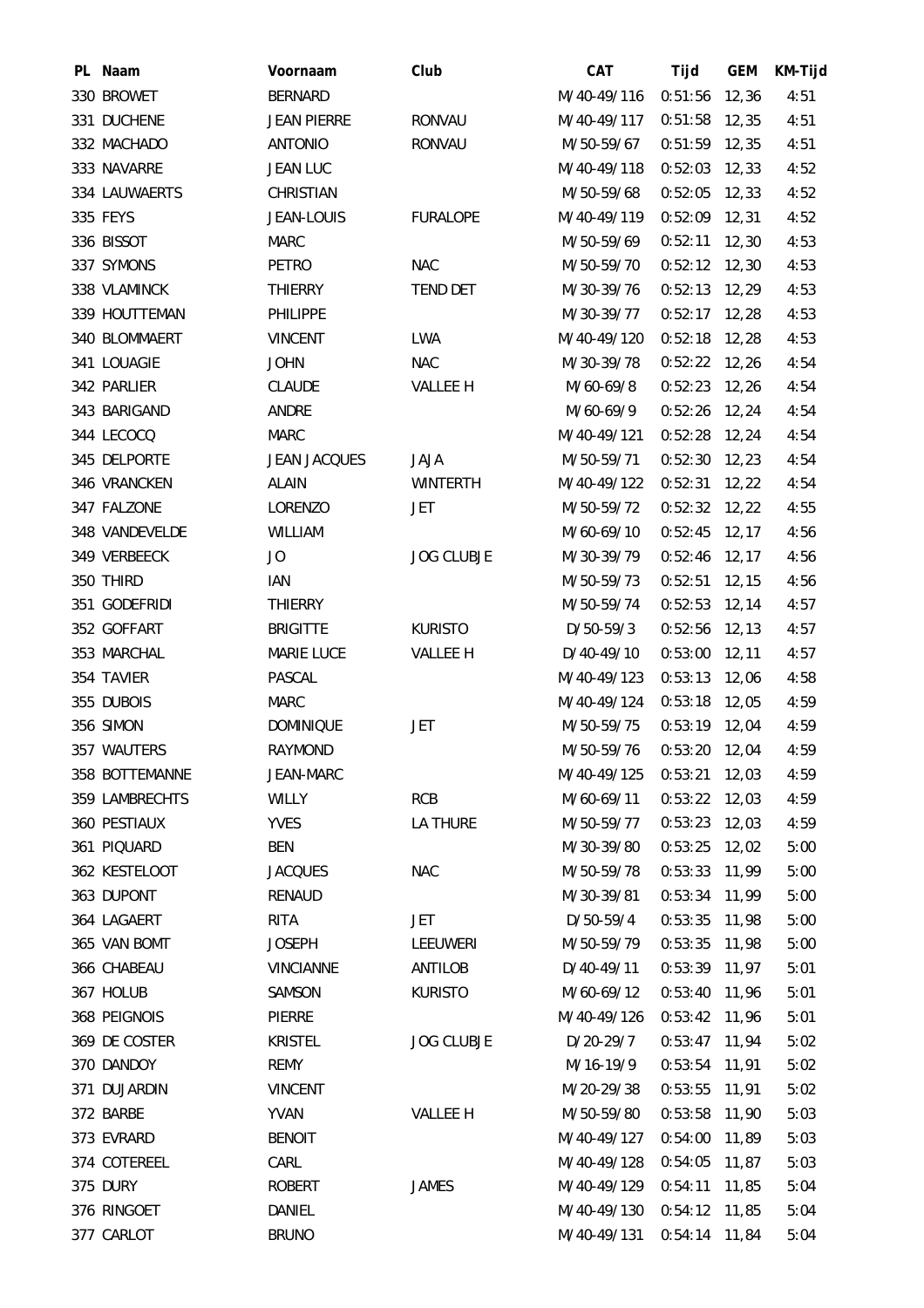| PL Naam               | Voornaam             | Club             | <b>CAT</b>  | Tijd            | <b>GEM</b> | KM-Tijd |
|-----------------------|----------------------|------------------|-------------|-----------------|------------|---------|
| 378 LATTINNE          | <b>EUGENE</b>        | <b>JODOIGNE</b>  | M/50-59/81  | $0:54:17$ 11,83 |            | 5:04    |
| 379 RAMOS             | <b>JEAN</b>          | ANTILOB          | M/50-59/82  | $0:54:19$ 11,82 |            | 5:05    |
| 380 MEULENIJZER       | KATELIJNE            |                  | D/40-49/12  | $0:54:23$ 11,81 |            | 5:05    |
| 381 INGELS            | <b>DIDIER</b>        |                  | M/40-49/132 | $0:54:27$ 11,79 |            | 5:05    |
| 382 ANSIAUX           | CARL                 |                  | M/60-69/13  | 0:54:28         | 11,79      | 5:05    |
| 383 VANHOUTTE         | <b>JOHN</b>          | <b>RIWA</b>      | M/40-49/133 | $0:54:29$ 11,78 |            | 5:06    |
| 384 BODART            | <b>CLAUDE</b>        |                  | M/50-59/83  | 0:54:30 11,78   |            | 5:06    |
| 385 NAMECHE           | <b>ALAIN</b>         |                  | M/50-59/84  | 0:54:31         | 11,78      | 5:06    |
| 386 HENIN             | <b>MARC</b>          | <b>ASBTD</b>     | M/40-49/134 | $0:54:33$ 11,77 |            | 5:06    |
| 387 THUNUS            | <b>JEAN PHILIPPE</b> | <b>JOG ITTR</b>  | M/40-49/135 | 0:54:36 11,76   |            | 5:06    |
| 388 MAGOTTEAUX        | <b>HUBERT</b>        |                  | M/40-49/136 | $0:54:40$ 11,74 |            | 5:07    |
| 389 REY               | <b>DOMINIQUE</b>     | ANTILOB          | D/40-49/13  | $0:54:41$ 11,74 |            | 5:07    |
| 390 LACAILLE          | <b>GUY</b>           | <b>NAC</b>       | M/50-59/85  | 0:54:42 11,74   |            | 5:07    |
| 391 LANNOO            | <b>MICHAEL</b>       | <b>THURE</b>     | M/20-29/39  | $0:54:43$ 11,73 |            | 5:07    |
| 392 VANLAERE          | ANDRE                |                  | M/50-59/86  | $0:54:44$ 11,73 |            | 5:07    |
| 393 DERUYTER          | <b>DIDIER</b>        |                  | M/50-59/87  | $0:54:46$ 11,72 |            | 5:07    |
| 394 MERTENS           | ANNE                 | OEH              | D/40-49/14  | $0:54:47$ 11,72 |            | 5:07    |
| 395 LENARTZ           | <b>JOSE</b>          | <b>RONVAU</b>    | M/50-59/88  | 0:54:48         | 11,72      | 5:07    |
| 396 DE RAMIRO         | <b>TEODORS</b>       |                  | M/40-49/137 | $0:54:50$ 11,71 |            | 5:07    |
| 397 BARBAT            | JEAN-CLAUDE          |                  | M/50-59/89  | $0:54:50$ 11,71 |            | 5:07    |
| 398 VAN CAMP          | <b>HILDE</b>         |                  | M/40-49/138 | 0:54:51         | 11,70      | 5:08    |
| 399 VAN KEYMOLEN      | <b>MARC</b>          | <b>JOKA</b>      | M/40-49/139 | 0:54:53         | 11,70      | 5:08    |
| 400 VAN DER ELST      | <b>MICHAEL</b>       |                  | M/30-39/82  | 0:54:53         | 11,70      | 5:08    |
| 401 DEBRABANTER       | ERIC                 |                  | M/40-49/140 | 0:54:54 11,69   |            | 5:08    |
| 402 RAMAECKERS        | <b>ROBERT</b>        |                  | M/40-49/141 | 0:54:55         | 11,69      | 5:08    |
| 403 GUILLIAMS         | <b>GUY</b>           | AXA TEAM         | M/50-59/90  | $0:54:56$ 11,69 |            | 5:08    |
| 404 DUHAMEL           | <b>HEIN</b>          |                  | M/30-39/83  | $0:54:57$ 11,68 |            | 5:08    |
| 405 LECLERCQ          | DANIEL               | PARA CL          | M/40-49/142 | 0:54:59 11,68   |            | 5:08    |
| 406 SEGGIO            | <b>PINO</b>          | <b>NAC</b>       | M/60-69/14  | 0:54:59 11,68   |            | 5:08    |
| 407 LACROIX           | <b>YVES</b>          |                  | M/50-59/91  | 0:55:00         | 11,67      | 5:08    |
| 408 BRIES             | <b>JOSEPH</b>        | <b>SPT WAVRE</b> | M/60-69/15  | $0:55:04$ 11,66 |            | 5:09    |
| <b>409 TIMMERMANS</b> | <b>LUC</b>           | <b>JOG BEER</b>  | M/30-39/84  | 0:55:04         | 11,66      | 5:09    |
| 410 DRISSENS          | <b>EMMANUEL</b>      |                  | M/50-59/92  | 0:55:07         | 11,65      | 5:09    |
| 411 LAMBOTTE          | <b>JEAN MARIE</b>    | <b>KURISTO</b>   | M/50-59/93  | $0:55:09$ 11,64 |            | 5:09    |
| 412 WILMOTTE          | <b>ALAIN</b>         |                  | M/20-29/40  | 0:55:10         | 11,64      | 5:09    |
| 413 WILMOTTE          | PHIIPPE              |                  | M/20-29/41  | 0:55:11         | 11,63      | 5:09    |
| 414 DECOSTER          | <b>MICHEL</b>        |                  | M/50-59/94  | 0:55:13         | 11,63      | 5:10    |
| 415 FRANCIS           | <b>YVES</b>          |                  | M/40-49/143 | $0:55:13$ 11,63 |            | 5:10    |
| 416 LECERF            | <b>JEAN LUC</b>      | <b>JOG GANS</b>  | M/40-49/144 | 0:55:14         | 11,62      | 5:10    |
| 417 VANDENBROECKE     | <b>MARC</b>          | <b>GLOBE TR</b>  | M/30-39/85  | 0:55:14         | 11,62      | 5:10    |
| 418 DEMOORTEL         | <b>GILLES</b>        |                  | M/40-49/145 | $0:55:16$ 11,62 |            | 5:10    |
| 419 DEGOIGNIES        | LOUIS                |                  | M/50-59/95  | $0:55:17$ 11,61 |            | 5:10    |
| 420 BOMAL             | <b>FRANCIS</b>       | <b>NAC</b>       | M/50-59/96  | 0:55:17         | 11,61      | 5:10    |
| 421 ENGLEBERT         | DANIEL               | $JOG +$          | M/40-49/146 | $0:55:19$ 11,61 |            | 5:10    |
| 422 LEFORT            | <b>JEAN MARIE</b>    | <b>JC SABCA</b>  | M/50-59/97  | $0:55:19$ 11,61 |            | 5:10    |
| 423 HOLOFFE           | <b>DIDIER</b>        |                  | M/30-39/86  | $0:55:22$ 11,60 |            | 5:10    |
| 424 BAREEL            | JEAN                 |                  | M/50-59/98  | 0:55:23         | 11,59      | 5:11    |
| 425 DE MUNCK          | VERONIQUE            | <b>NAC</b>       | D/40-49/15  | 0:55:24 11,59   |            | 5:11    |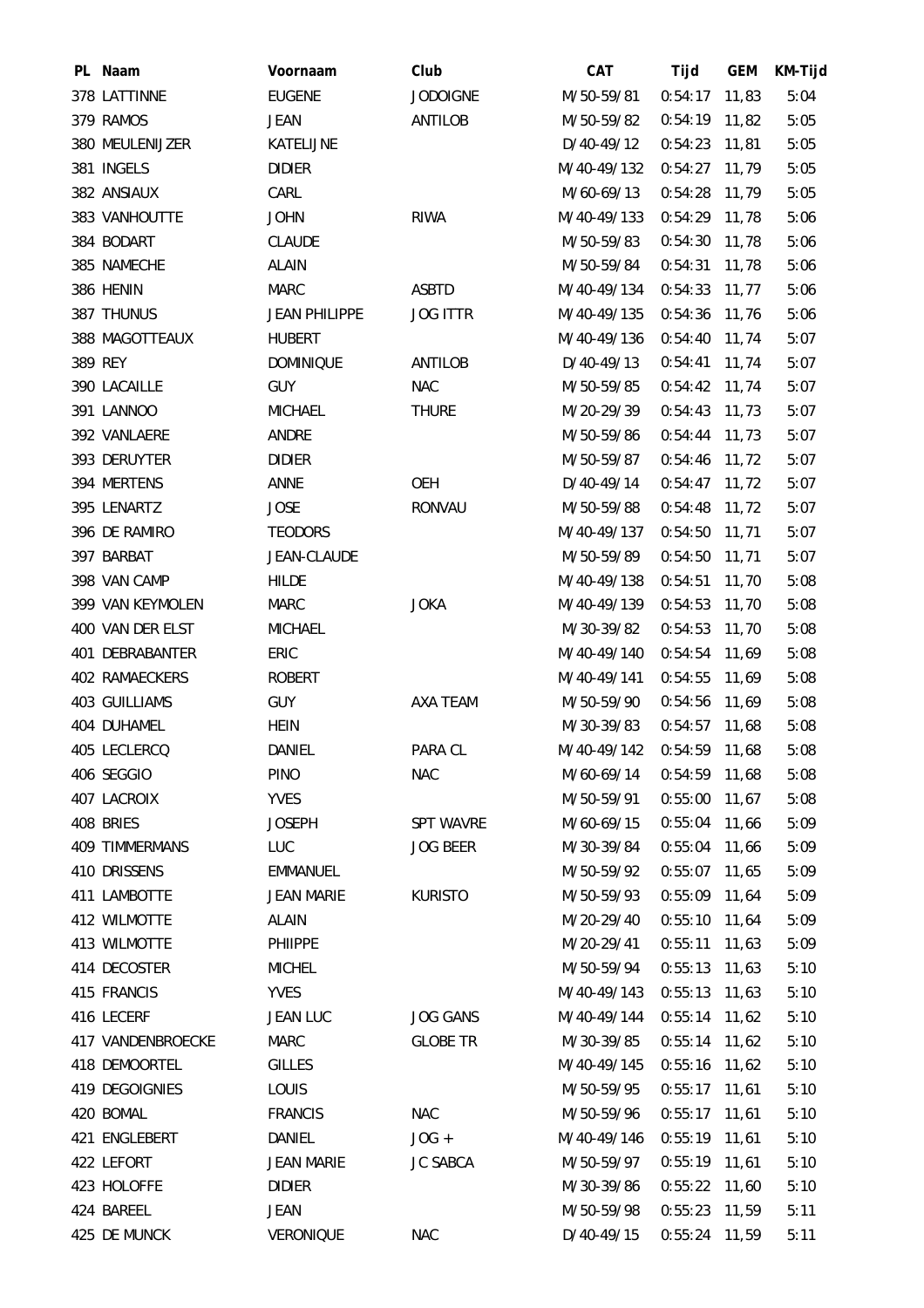| PL Naam              | Voornaam        | Club              | CAT                       | Tijd            | <b>GEM</b> | KM-Tijd |
|----------------------|-----------------|-------------------|---------------------------|-----------------|------------|---------|
| 426 DENEFFE          | <b>GUY</b>      |                   | M/50-59/99                | $0:55:27$ 11,58 |            | 5:11    |
| 427 BEBE             | JEAN-ALFRED     | <b>RCB</b>        | M/60-69/16                | 0:55:39         | 11,54      | 5:12    |
| 428 PAQUOT           | <b>TONY</b>     |                   | M/30-39/87                | $0:55:40$ 11,53 |            | 5:12    |
| 429 LEHAIRE          | <b>IVAN</b>     | JET               | M/30-39/88                | $0:55:52$ 11,49 |            | 5:13    |
| 430 LEMAITRE         | <b>BERNARD</b>  | AXA TEAM          | M/60-69/17                | 0:55:55         | 11,48      | 5:14    |
| 431 LACROIX          | <b>MICHELE</b>  | <b>NAC</b>        | D/40-49/16                | $0:55:58$ 11,47 |            | 5:14    |
| 432 LEQUEUX          | <b>MICHEL</b>   |                   | M/60-69/18                | 0:56:01         | 11,46      | 5:14    |
| 433 VANLOO           | <b>MARC</b>     | <b>RONVAU</b>     | M/40-49/147               | 0:56:02         | 11,46      | 5:14    |
| 434 HUYBRECHTS       | FREDDY          |                   | M/60-69/19                | 0:56:06 11,44   |            | 5:15    |
| 435 DEWEZ            | <b>ROGER</b>    |                   | M/50-59/100               | $0:56:08$ 11,44 |            | 5:15    |
| 436 HARRISON         | <b>JORGE</b>    |                   | M/40-49/148               | $0:56:09$ 11,43 |            | 5:15    |
| 437 LEONE            | MARILENA        | <b>RONVAU</b>     | D/30-39/5                 | 0:56:10         | 11,43      | 5:15    |
| 438 SORNASSE         | DANIEL          |                   | M/50-59/101               | $0:56:12$ 11,42 |            | 5:15    |
| 439 HUYGE            | <b>FRANCIS</b>  |                   | M/50-59/102               | $0:56:14$ 11,42 |            | 5:15    |
| 440 BUELENS          | <b>HENRI</b>    | <b>ANTILOB</b>    | M/60-69/20                | 0:56:15         | 11,41      | 5:15    |
| 441 VANHEUVERZWIJN   | <b>GAUTHIER</b> |                   | M/40-49/149               | $0:56:16$ 11,41 |            | 5:16    |
| 442 LEROY            | <b>FLORENCE</b> |                   | D/30-39/6                 | $0:56:17$ 11,41 |            | 5:16    |
| 443 SNOECK           | <b>REMY</b>     | <b>IXEL</b>       | $M/70$ &+/1               | 0:56:20         | 11,40      | 5:16    |
| 444 DE BECQ          | <b>JOS</b>      | <b>JOG BEER</b>   | M/50-59/103               | $0:56:22$ 11,39 |            | 5:16    |
| 445 VANDECASTEELE    | CHRISTIAN       |                   | M/40-49/150               | 0:56:25         | 11,38      | 5:16    |
| 446 MOUREAU          | ABRAHAM         |                   | M/30-39/89                | $0:56:27$ 11,37 |            | 5:17    |
| 447 COCCO            | <b>GIORGIO</b>  |                   | M/40-49/151               | 0:56:28         | 11,37      | 5:17    |
| 448 DOUTRELIGNE      | <b>HERVE</b>    |                   | M/40-49/152               | $0:56:29$ 11,37 |            | 5:17    |
| 449 CASTELLUZZO      | LUCIANO         |                   | M/50-59/104               | $0:56:34$ 11,35 |            | 5:17    |
| 450 JANSSENS         | <b>ALAIN</b>    | <b>WINTERTH</b>   | M/40-49/153               | 0:56:36         | 11,34      | 5:17    |
| 451 VANDEWEEGE       | <b>MARIJKE</b>  | <b>DCLAKH</b>     | D/50-59/5                 | 0:56:38 11,34   |            | 5:18    |
| 452 VIDICK           | <b>JEAN LUC</b> |                   | M/50-59/105               | $0:56:40$ 11,33 |            | 5:18    |
| 453 VANDERAUWERA     | <b>INGRID</b>   | <b>SWIFT</b>      | D/40-49/17                | 0:56:42 11,32   |            | 5:18    |
| 454 DEKEYSER         | <b>ALAIN</b>    | <b>SWIFT</b>      | M/40-49/154 0:56:43 11,32 |                 |            | 5:18    |
| 455 GILLEMAN         | <b>CEDRIC</b>   | <b>SWIFT</b>      | M/30-39/90                | $0:56:43$ 11,32 |            | 5:18    |
| 456 ALAERTS          | JIM             | <b>JOG CLUBJE</b> | M/30-39/91                | $0:56:44$ 11,32 |            | 5:18    |
| 457 ABRAHAM          | LUC             |                   | M/40-49/155               | $0:56:50$ 11,30 |            | 5:19    |
| 458 DE FALLEUR       | <b>YVES</b>     |                   | M/40-49/156               | 0:56:51         | 11,29      | 5:19    |
| 459 GELDOF           | QUENTIN         | ACF               | M/30-39/92                | $0:56:52$ 11,29 |            | 5:19    |
| 460 DESCAMPS         | <b>KARINE</b>   | <b>DACM</b>       | D/30-39/7                 | $0:56:53$ 11,29 |            | 5:19    |
| 461 ROTSAERT         | LUC             | $JOG +$           | M/40-49/157               | 0:56:54         | 11,28      | 5:19    |
| 462 AMINIAN          | AXEL            |                   | M/20-29/42                | 0:56:56         | 11,28      | 5:19    |
| 463 WATSON           | <b>MICHELE</b>  | <b>LDLV</b>       | D/30-39/8                 | $0:57:03$ 11,25 |            | 5:20    |
| 464 VANDERLINDEN     | <b>THIERRY</b>  | <b>TEND DET</b>   | M/40-49/158               | $0:57:05$ 11,25 |            | 5:20    |
| 465 VERBOOMEN        | JEAN-LOUIS      | LWA               | M/40-49/159               | 0:57:06         | 11,24      | 5:20    |
| 466 MALVOZ           | JEAN-REMY       | ESM               | M/50-59/106               | $0:57:07$ 11,24 |            | 5:20    |
| 467 DECLERCQ         | DANIEL          | JET               | M/40-49/160               | $0:57:07$ 11,24 |            | 5:20    |
| <b>468 VLEMINCKX</b> | <b>STEVE</b>    |                   | M/20-29/43                | 0:57:11         | 11,23      | 5:21    |
| 469 RECHT            | <b>JEAN</b>     |                   | M/40-49/161               | $0:57:12$ 11,22 |            | 5:21    |
| 470 ABBOUD           | RAYMOND         |                   | M/40-49/162               | 0:57:15         | 11,21      | 5:21    |
| 471 DANDOY           | EDDY            |                   | M/40-49/163               | $0:57:17$ 11,21 |            | 5:21    |
| 472 ZUCANELLI        | <b>TONI</b>     |                   | M/50-59/107               | $0:57:24$ 11,18 |            | 5:22    |
| 473 SIMON            | <b>ALAIN</b>    |                   | M/50-59/108               | $0:57:32$ 11,16 |            | 5:23    |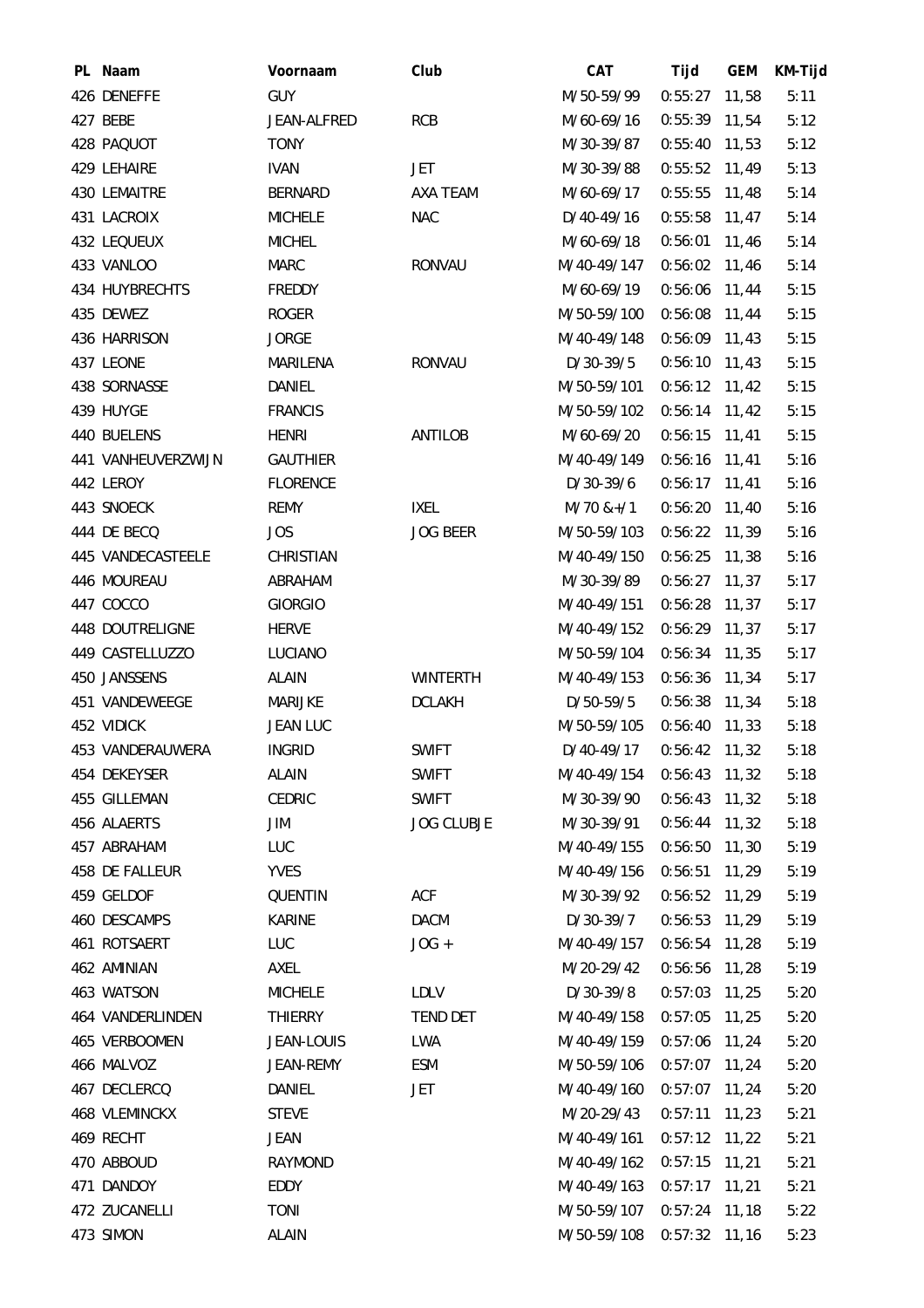| PL Naam            | Voornaam          | Club              | CAT         | Tijd            | <b>GEM</b> | KM-Tijd |
|--------------------|-------------------|-------------------|-------------|-----------------|------------|---------|
| 474 PAYRAT         | <b>JEAN MARC</b>  |                   | M/40-49/164 | $0:57:33$ 11,16 |            | 5:23    |
| 475 DEJEAN         | <b>POL</b>        | <b>MOHA</b>       | $M/70$ &+/2 | 0:57:35         | 11,15      | 5:23    |
| 476 POLART         | GRETA             | VALLEE H          | D/50-59/6   | $0:57:37$ 11,14 |            | 5:23    |
| 477 THYOUX         | <b>PHILIPPE</b>   |                   | M/40-49/165 | $0:57:45$ 11,12 |            | 5:24    |
| 478 WILLEMS        | <b>BERTRAND</b>   |                   | M/30-39/93  | 0:57:46         | 11, 11     | 5:24    |
| 479 LEMPEREUR      | <b>BERNADETTE</b> | <b>KURISTO</b>    | D/40-49/18  | $0:57:47$ 11,11 |            | 5:24    |
| 480 DEQUEVY        | <b>JOSE</b>       | <b>RC NAMUR</b>   | M/50-59/109 | 0:57:51         | 11,10      | 5:24    |
| 481 HOARAU         | <b>FREDERIC</b>   | JET               | M/40-49/166 | $0:57:52$ 11,09 |            | 5:24    |
| 482 VANDEN DRIESCH | <b>FRANCOIS</b>   | <b>DACM</b>       | M/40-49/167 | 0:57:55         | 11,08      | 5:25    |
| 483 VERMAELEN      | <b>WENDY</b>      | <b>DEMARSIN</b>   | $D/20-29/8$ | 0:57:56         | 11,08      | 5:25    |
| 484 VERMAELEN      | <b>WILLY</b>      | <b>DEMARSIN</b>   | M/50-59/110 | $0:57:56$ 11,08 |            | 5:25    |
| 485 DEBILDE        | ANNE FRANCOISE    | <b>RONVAU</b>     | D/40-49/19  | 0:57:59         | 11,07      | 5:25    |
| 486 DAWSON         | <b>CHRISTINE</b>  |                   | D/40-49/20  | 0:58:04         | 11,06      | 5:26    |
| 487 LEGAT          | PIERRE            |                   | M/20-29/44  | 0:58:04 11,06   |            | 5:26    |
| 488 ARTOOS         | ARMAND            | <b>JOG CLUBJE</b> | M/60-69/21  | 0:58:05         | 11,05      | 5:26    |
| 489 JANSSEN        | CHRISTIAN         | <b>HAC</b>        | M/60-69/22  | 0:58:06 11,05   |            | 5:26    |
| 490 SCOUMANNE      | LEON              |                   | M/50-59/111 | 0:58:08 11,04   |            | 5:26    |
| 491 RAVET          | ANDRE             | <b>LUCENT</b>     | M/50-59/112 | 0:58:10         | 11,04      | 5:26    |
| 492 EDRIAT         | NATHALIE          |                   | D/30-39/9   | 0:58:16         | 11,02      | 5:27    |
| 493 VAN GOSSUM     | LUC               | <b>ACF</b>        | M/50-59/113 | $0:58:17$ 11,02 |            | 5:27    |
| 494 COLSON         | <b>BENOIT</b>     |                   | M/30-39/94  | $0:58:17$ 11,02 |            | 5:27    |
| 495 VANNUSCORPS    | <b>FREDERIC</b>   |                   | M/30-39/95  | 0:58:18         | 11,01      | 5:27    |
| 496 KINNAER        | MIA               | <b>DCLA</b>       | D/40-49/21  | $0:58:27$ 10,98 |            | 5:28    |
| 497 FONTAINE       | <b>DENIS</b>      |                   | M/16-19/10  | 0:58:29 10,98   |            | 5:28    |
| 498 DORIGNAUX      | <b>VERONIQUE</b>  | AXA TEAM          | D/40-49/22  | 0:58:35         | 10,96      | 5:29    |
| 499 LETOR          | <b>BERNADETTE</b> | <b>LWA</b>        | D/40-49/23  | 0:58:38 10,95   |            | 5:29    |
| 500 ALLATTA        | SALVATORE         |                   | M/40-49/168 | 0:58:39 10,95   |            | 5:29    |
| 501 VANACKERE      | <b>ERIK</b>       | ANTILOB           | M/40-49/169 | 0:58:44         | 10,93      | 5:29    |
| 502 PLOMTEUX       | <b>VICTOR</b>     |                   | M/50-59/114 | $0:58:50$ 10,91 |            | 5:30    |
| 503 FLABAT         | <b>DIDIER</b>     | AXA TEAM          | M/30-39/96  | 0:58:53         | 10,90      | 5:30    |
| 504 NELIS          | ANNIE             | <b>OVER</b>       | D/40-49/24  | $0:58:59$ 10,88 |            | 5:31    |
| 505 URBANO         | <b>JOSE</b>       |                   | M/50-59/115 | 0:59:06 10,86   |            | 5:31    |
| 506 ALVAREZ BLANCO | SANDRINE          | JET               | $D/16-19/1$ | 0:59:08         | 10,86      | 5:32    |
| 507 LECLERCQ       | <b>RENE MARC</b>  |                   | M/50-59/116 | 0:59:17         | 10,83      | 5:32    |
| 508 PIRSON         | ANNE              |                   | D/40-49/25  | $0:59:18$ 10,83 |            | 5:33    |
| 509 DEGRAEVE       | <b>HILDE</b>      | <b>NAC</b>        | D/40-49/26  | $0:59:19$ 10,82 |            | 5:33    |
| 510 LEMMENS        | MIA               | <b>JOG CLUBJE</b> | D/50-59/7   | 0:59:21         | 10,82      | 5:33    |
| 511 COPPENS        | <b>PHILIPPE</b>   | <b>NAC</b>        | M/40-49/170 | 0:59:25         | 10,81      | 5:33    |
| 512 DUJARDIN       | <b>JACQUES</b>    |                   | M/50-59/117 | $0:59:32$ 10,78 |            | 5:34    |
| 513 VERMEULEN      | FREDDY            | <b>NAC</b>        | M/60-69/23  | 0:59:34         | 10,78      | 5:34    |
| 514 TROCH          | PAUL              |                   | M/50-59/118 | 0:59:45         | 10,74      | 5:35    |
| 515 GOENS          | ROGER             | ZELIA             | M/60-69/24  | $0:59:47$ 10,74 |            | 5:35    |
| 516 ACKERMAN       | NATHANAEL         |                   | M/20-29/45  | 0:59:48         | 10,74      | 5:35    |
| 517 HARMIGNIES     | <b>BERTRAND</b>   |                   | M/20-29/46  | $0:59:49$ 10,73 |            | 5:35    |
| 518 DEPRE          | YVETTE            | <b>DCLA</b>       | D/40-49/27  | 0:59:56         | 10, 71     | 5:36    |
| 519 FONTAINE       | PIERRE            |                   | M/50-59/119 | 0:59:59 10,70   |            | 5:36    |
| 520 VANDERMESSE    | <b>DELPHINE</b>   | <b>ESM</b>        | D/30-39/10  | 0:59:59         | 10,70      | 5:36    |
| 521 MONFORT        | <b>GUY</b>        | <b>NAC</b>        | M/40-49/171 | 1:00:01         | 10,70      | 5:37    |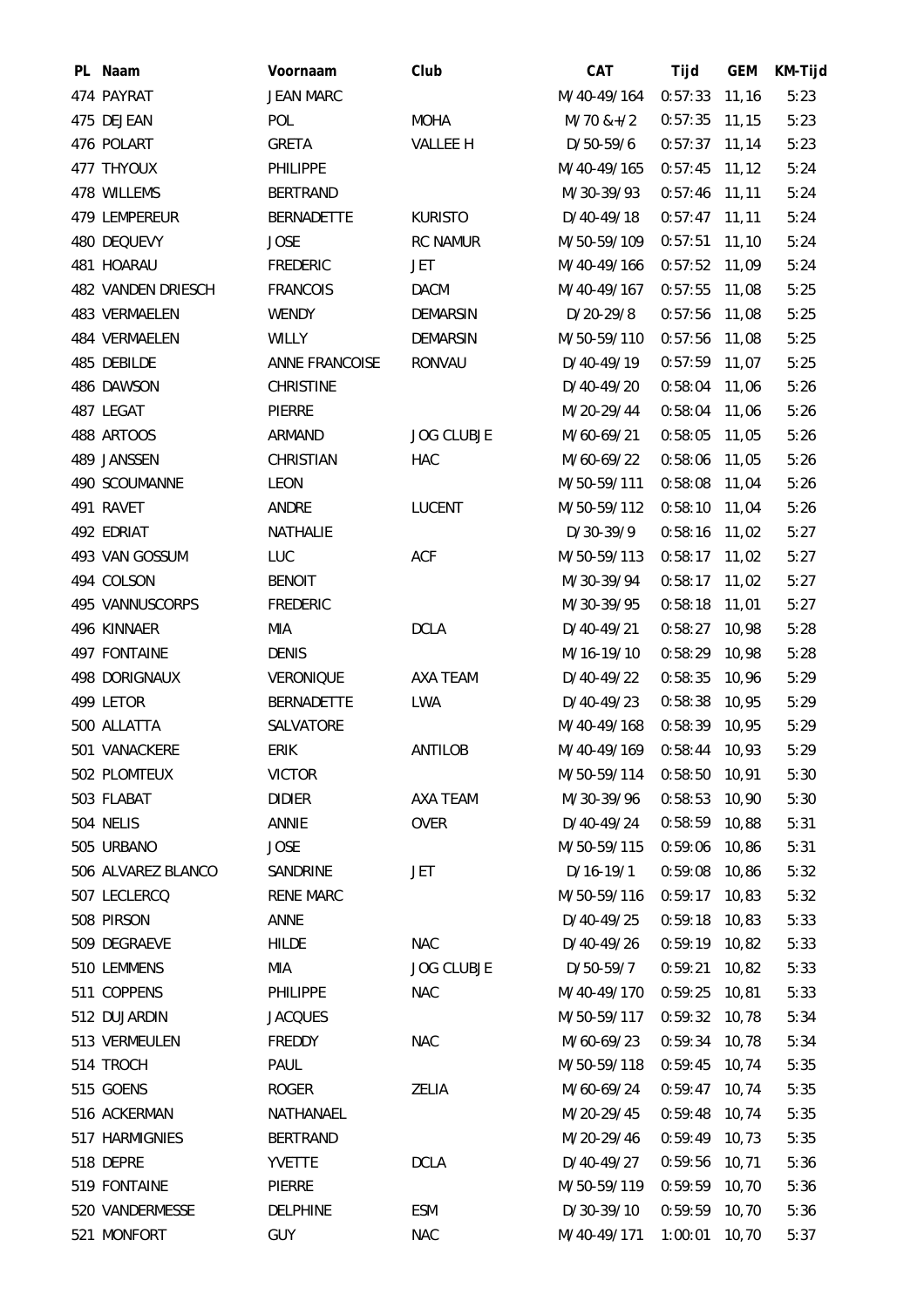| PL Naam           | Voornaam           | Club                  | CAT         | Tijd            | <b>GEM</b> | KM-Tijd |
|-------------------|--------------------|-----------------------|-------------|-----------------|------------|---------|
| 522 INGEBOS       | <b>CHRISTOPHE</b>  |                       | M/30-39/97  | 1:00:02         | 10,69      | 5:37    |
| 523 DE CEUSTER    | LINDA              |                       | D/40-49/28  | 1:00:04         | 10,69      | 5:37    |
| 524 DUYCK         | <b>NADINE</b>      | <b>USBR ROAD TEAM</b> | D/40-49/29  | $1:00:05$ 10,69 |            | 5:37    |
| 525 METILLON      | <b>HENRI</b>       | <b>USBR ROAD TEAM</b> | M/40-49/172 | $1:00:09$ 10,67 |            | 5:37    |
| 526 THEODOROUDIS  | PHIL               | <b>VALLEE H</b>       | M/50-59/120 | 1:00:17         | 10,65      | 5:38    |
| 527 DELAFONTAINE  | <b>CHRISTIAN</b>   | <b>NAC</b>            | M/50-59/121 | 1:00:21         | 10,64      | 5:38    |
| 528 DUBOIS        | <b>JEAN</b>        |                       | M/40-49/173 | $1:00:33$ 10,60 |            | 5:40    |
| 529 SIMON         | <b>JOHN</b>        | <b>NAC</b>            | M/40-49/174 | 1:00:35         | 10,60      | 5:40    |
| 530 DEBOD         | <b>STEPHAN</b>     |                       | M/40-49/175 | 1:00:41         | 10,58      | 5:40    |
| 531 DELAYE        | <b>MICHEL</b>      |                       | M/30-39/98  | 1:00:46 10,57   |            | 5:41    |
| 532 DELESTREE     | <b>JACQUES</b>     | <b>JAJA</b>           | M/50-59/122 | 1:00:51         | 10,55      | 5:41    |
| 533 MESSIEN       | <b>BENOIT</b>      |                       | M/20-29/47  | 1:00:57         | 10,53      | 5:42    |
| 534 DEFOSSEZ      | <b>JEAN MARC</b>   |                       | M/30-39/99  | 1:01:01         | 10,52      | 5:42    |
| 535 GILSON        | <b>ANTOINE</b>     | <b>MARDI SOIR</b>     | M/20-29/48  | 1:01:01         | 10,52      | 5:42    |
| 536 CHAUDOIR      | FERNAND            |                       | M/60-69/25  | 1:01:03         | 10,52      | 5:42    |
| 537 HOET          | <b>BERNADETTE</b>  | <b>JAMES</b>          | D/40-49/30  | $1:01:07$ 10,50 |            | 5:43    |
| 538 NOLET         | <b>CLAUDE</b>      |                       | M/50-59/123 | $1:01:16$ 10,48 |            | 5:44    |
| 539 BAURAING      | ALBERT             | <b>ASBTD</b>          | M/60-69/26  | 1:01:18         | 10,47      | 5:44    |
| 540 DUBOIS        | <b>EMMANUEL</b>    |                       | M/30-39/100 | $1:01:19$ 10,47 |            | 5:44    |
| 541 LEFEBVRE      | <b>BERNARD</b>     | IXEL                  | M/60-69/27  | 1:01:21         | 10,46      | 5:44    |
| 542 VERMAELEN     | <b>AOMAN</b>       | <b>DEMARSIN</b>       | M/20-29/49  | 1:01:23         | 10,46      | 5:44    |
| 543 DI MARTINELLI | LAURENT            |                       | M/30-39/101 | 1:01:25         | 10,45      | 5:44    |
| 544 KUNDERMANS    | <b>NICOLAS</b>     |                       | M/16-19/11  | 1:01:33         | 10,43      | 5:45    |
| 545 MORENO        | <b>JOSE</b>        | <b>RCB</b>            | M/50-59/124 | 1:01:36         | 10,42      | 5:45    |
| 546 DEGREVE       | <b>ISABELLE</b>    |                       | M/16-19/12  | 1:01:40         | 10,41      | 5:46    |
| 547 DEGREVE       | <b>MICHEL</b>      |                       | M/40-49/176 | 1:01:41         | 10,41      | 5:46    |
| 548 LORIA         | ANDRE              |                       | M/60-69/28  | $1:01:42$ 10,41 |            | 5:46    |
| 549 KAUFMANN      | <b>ALAIN</b>       | JOG GANS              | M/50-59/125 | $1:01:44$ 10,40 |            | 5:46    |
| 550 CAMPAGNA      | <b>ANTONIA</b>     |                       | M/50-59/126 | $1:01:47$ 10,39 |            | 5:46    |
| 551 PALERMO       | SALVATORE          |                       | M/30-39/102 | 1:01:49         | 10, 39     | 5:47    |
| 552 LEMPEREUR     | <b>CELINE</b>      | <b>KURISTO</b>        | D/20-29/9   | 1:01:52 10,38   |            | 5:47    |
| 553 LAUWERS       | <b>MONIQUE</b>     | <b>DCLAKH</b>         | D/40-49/31  | $1:01:53$ 10,37 |            | 5:47    |
| 554 CARRE         | <b>RAYMOND</b>     | <b>CSF</b>            | $M/70$ &+/3 | 1:01:54         | 10,37      | 5:47    |
| 555 TAQUET        | CHARLOTTE          |                       | $D/16-19/2$ | $1:01:54$ 10,37 |            | 5:47    |
| 556 SAUVAGE       | <b>SYLVIE</b>      |                       | D/40-49/32  | $1:01:55$ 10,37 |            | 5:47    |
| 557 BOUGARD       | BERNARD            |                       | M/50-59/127 | 1:01:55         | 10, 37     | 5:47    |
| 558 REDANT        | ANNETTE            |                       | D/40-49/33  | 1:02:01         | 10,35      | 5:48    |
| 559 LEFAIBLE      | <b>DIANE</b>       | <b>JOG BEER</b>       | D/30-39/11  | $1:02:05$ 10,34 |            | 5:48    |
| 560 HUMIER        | <b>BERNADETTE</b>  |                       | D/40-49/34  | $1:02:29$ 10,27 |            | 5:50    |
| 561 PONCELET      | <b>JEAN CLAUDE</b> |                       | M/50-59/128 | 1:02:30         | 10,27      | 5:50    |
| 562 BARE          | <b>GEORGES</b>     | <b>RCAS</b>           | M/50-59/129 | $1:02:38$ 10,25 |            | 5:51    |
| 563 VETS          | <b>AGNES</b>       | CABW                  | D/50-59/8   | $1:02:40$ 10,24 |            | 5:51    |
| 564 PISSART       | <b>JEAN PAUL</b>   |                       | M/40-49/177 | 1:02:41         | 10,24      | 5:51    |
| 565 SIMON         | <b>PATRICK</b>     |                       | M/40-49/178 | 1:02:42 10,24   |            | 5:52    |
| 566 KENNIS        | <b>DIMITRI</b>     |                       | M/40-49/179 | $1:02:44$ 10,23 |            | 5:52    |
| 567 PAYEN         | <b>CECILE</b>      | <b>NAC</b>            | D/40-49/35  | $1:02:44$ 10,23 |            | 5:52    |
| 568 GHILAIN       | <b>BRIGITTE</b>    | <b>NAC</b>            | D/40-49/36  | 1:02:46 10,23   |            | 5:52    |
| 569 FAUVARQUE     | <b>MARTINE</b>     | <b>NAC</b>            | D/50-59/9   | $1:02:47$ 10,23 |            | 5:52    |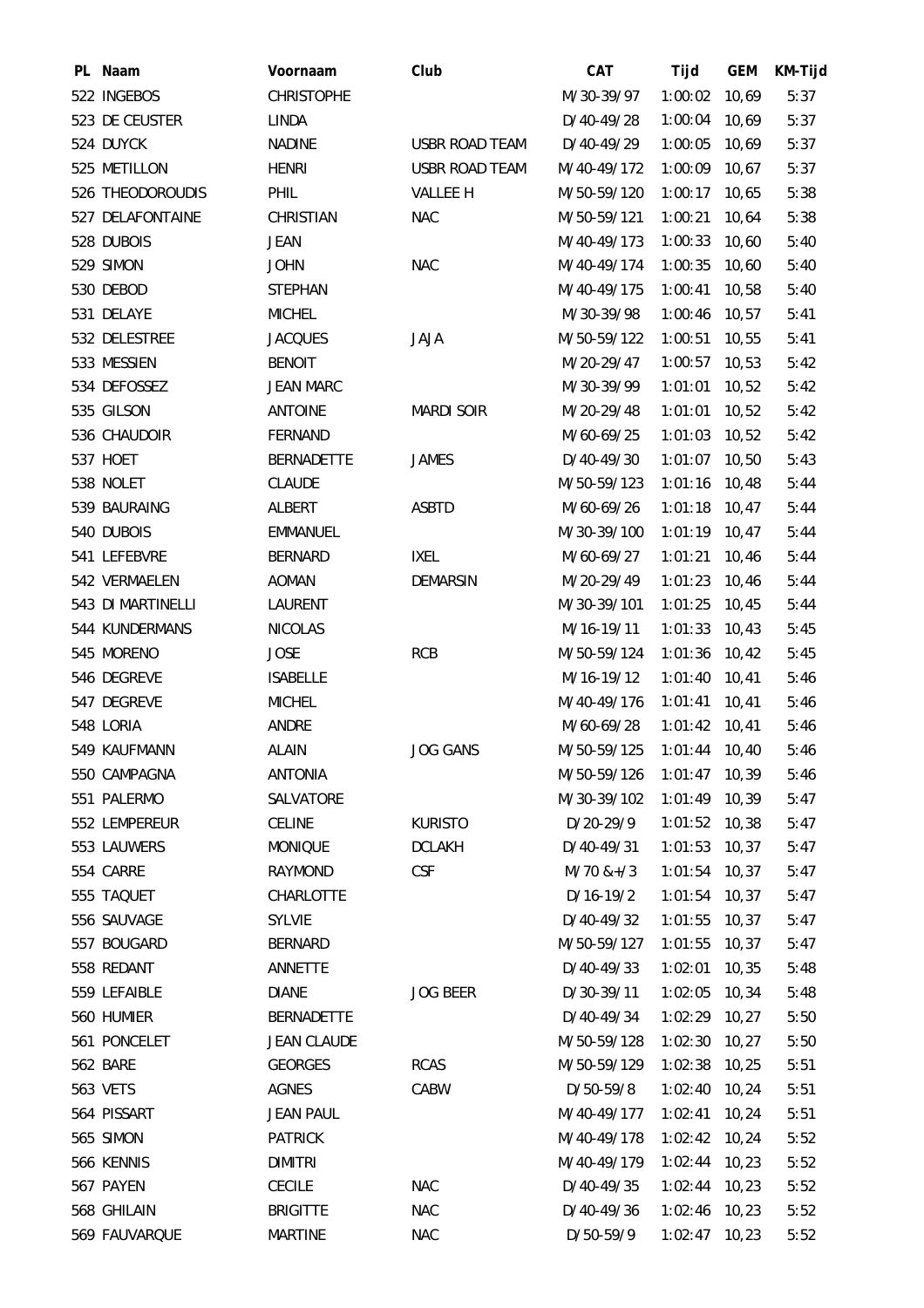| PL Naam        | Voornaam          | Club              | <b>CAT</b>      | Tijd            | <b>GEM</b> | KM-Tijd |
|----------------|-------------------|-------------------|-----------------|-----------------|------------|---------|
| 570 GRANDA     | <b>MARTHE</b>     | <b>RCB</b>        | D/50-59/10      | 1:02:48 10,22   |            | 5:52    |
| 571 VAN AKKER  | <b>ROGER</b>      | <b>CSF</b>        | M/60-69/29      | 1:02:49 10,22   |            | 5:52    |
| 572 SPLINGARD  | <b>FRANCOIS</b>   |                   | M/30-39/103     | $1:03:19$ 10,14 |            | 5:55    |
| 573 BAPTISTA   | <b>HELENA</b>     |                   | M/40-49/180     | $1:03:22$ 10,13 |            | 5:55    |
| 574 CRABBE     | FRANZ             | <b>JODOIGNE</b>   | M/60-69/30      | 1:03:23         | 10, 13     | 5:55    |
| 575 DESMET     | <b>INES</b>       | <b>JAMES</b>      | D/40-49/37      | $1:03:26$ 10,12 |            | 5:56    |
| 576 DOMS       | <b>HARRY</b>      |                   | M/50-59/130     | $1:03:35$ 10,10 |            | 5:57    |
| 577 CHARLES    | VALERY            |                   | M/30-39/104     | 1:03:36         | 10,09      | 5:57    |
| 578 JOSPIN     | <b>MARTINE</b>    |                   | D/20-29/10      | 1:03:38         | 10,09      | 5:57    |
| 579 BARBE      | <b>SIMON</b>      |                   | M/20-29/50      | $1:03:40$ 10,08 |            | 5:57    |
| 580 SPRIMONT   | LAURENT           |                   | M/30-39/105     | $1:03:41$ 10,08 |            | 5:57    |
| 581 GERMEAUX   | MARIE CLAIRE      | <b>GLOBE TR</b>   | D/50-59/11      | 1:03:44         | 10,07      | 5:57    |
| 582 HOPPE      | BERNARD           | <b>LDLV</b>       | M/50-59/131     | 1:03:49 10,06   |            | 5:58    |
| 583 COPOIS     | MARIE-FRANCOISE   |                   | D/40-49/38      | 1:03:49 10,06   |            | 5:58    |
| 584 HAPPAERTS  | <b>GODELIEVE</b>  | <b>DCLAKH</b>     | D/50-59/12      | 1:03:50         | 10,06      | 5:58    |
| 585 FERNANDEZ  | <b>DOLORES</b>    | ZELIA             | D/50-59/13      | 1:03:56 10,04   |            | 5:59    |
| 586 GILLIARD   | CORINNE           | LDLV              | D/40-49/39      | 1:04:06 10,02   |            | 5:59    |
| 587 DONDERS    | <b>RIK</b>        | <b>DCLAKH</b>     | M/50-59/132     | 1:04:10         | 10,01      | 6:00    |
| 588 ROSIK      | Z                 |                   | M/50-59/133     | 1:04:17         | 9,99       | 6:00    |
| 589 DENEUBOURG | <b>CLAUDE</b>     |                   | $D/60$ &+/1     | 1:04:25         | 9,97       | 6:01    |
| 590 COPPE      | <b>STEPHANE</b>   |                   | M/50-59/134     | 1:04:27         | 9,96       | 6:01    |
| 591 GOFFIN     | LUDWINE           |                   | D/40-49/40      | 1:04:30         | 9,95       | 6:02    |
| 592 SCHOBBONS  | <b>HERVE</b>      |                   | M/30-39/106     | 1:04:32         | 9,95       | 6:02    |
| 593 CATTELL    | JANET             | CES               | D/40-49/41      | 1:04:34         | 9,94       | 6:02    |
| 594 DEFEIJTER  | <b>JACQUELINE</b> | TBL               | D/40-49/42      | 1:04:53         | 9,89       | 6:04    |
| 595 MARIANO    | SALVATORE         |                   | M/50-59/135     | 1:05:00         | 9,88       | 6:04    |
| 596 BRASSEUR   | <b>DOMINIQUE</b>  |                   | M/40-49/181     | 1:05:02         | 9,87       | 6:05    |
| 597 HENRY      | <b>MARTINE</b>    |                   | $D/40-49/43$    | 1:05:23         | 9,82       | 6:07    |
| 598 DECOSTER   | <b>ROGER</b>      | SPIRID L          | $M/70$ &+/4     | 1:05:27         | 9,81       | 6:07    |
| 599 DUBOIS     | <b>JULIEN</b>     |                   | M/20-29/51      | 1:05:28         | 9,81       | 6:07    |
| 600 KACZOR     | <b>ROLAND</b>     |                   | M/40-49/182     | 1:05:38         | 9,78       | 6:08    |
| 601 VANDEUREN  | MARIE-AGNES       |                   | D/40-49/44      | 1:05:41         | 9,77       | 6:08    |
| 602 DEFEIJTER  | <b>PHILIPPE</b>   |                   | M/50-59/136     | 1:05:54         | 9,74       | 6:10    |
| 603 VIERSET    | <b>HUBERT</b>     | <b>JAMES</b>      | M/60-69/31      | 1:05:57         | 9,73       | 6:10    |
| 604 SABUS      | <b>MICHAEL</b>    |                   | M/20-29/52      | 1:05:58         | 9,73       | 6:10    |
| 605 LEMMENS    | RITA              | <b>JOG CLUBJE</b> | D/40-49/45      | 1:06:00         | 9,73       | 6:10    |
| 606 PINTER     | <b>TIBOR</b>      |                   | M/40-49/183     | 1:06:27         | 9,66       | 6:13    |
| 607 DEBOEVER   | <b>EVELYNE</b>    | JOG & FUN         | D/40-49/46      | 1:06:37         | 9,64       | 6:14    |
| 608 HENIN      | <b>LOUIS</b>      | <b>ASBTD</b>      | M/60-69/32      | 1:06:49         | 9,61       | 6:15    |
| 609 VAN PARYS  | <b>NORBERT</b>    | <b>IXEL</b>       | M/60-69/33      | 1:07:00         | 9,58       | 6:16    |
| 610 MUNIZ      | <b>DULCE</b>      | <b>RCB</b>        | D/50-59/14      | 1:07:10         | 9,56       | 6:17    |
| 611 FANCHINI   | ERIC              |                   | M/40-49/184     | 1:07:22         | 9,53       | 6:18    |
| 612 BOTILDE    | KARIN             | <b>ASBTD</b>      | D/40-49/47      | 1:07:30         | 9,51       | 6:19    |
| 613 DECLERCK   | <b>GERMAINE</b>   | KKH               | D/50-59/15      | 1:07:32         | 9,51       | 6:19    |
| 614 MICHIELS   | <b>MARIA</b>      | <b>DCLAKH</b>     | D/40-49/48      | 1:08:33         | 9,37       | 6:24    |
| 615 TEMMERMAN  | <b>GEORGES</b>    | KKH               | $M/70$ &+/5     | 1:08:51         | 9,32       | 6:26    |
| 616 VLAMINCK   | <b>GEORGET</b>    | TEND DET          | M/60-69/34      | 1:09:08         | 9,29       | 6:28    |
| 617 NALLY      | <b>EVELYN</b>     | CES               | $D/60$ & + $/2$ | 1:09:10         | 9,28       | 6:28    |